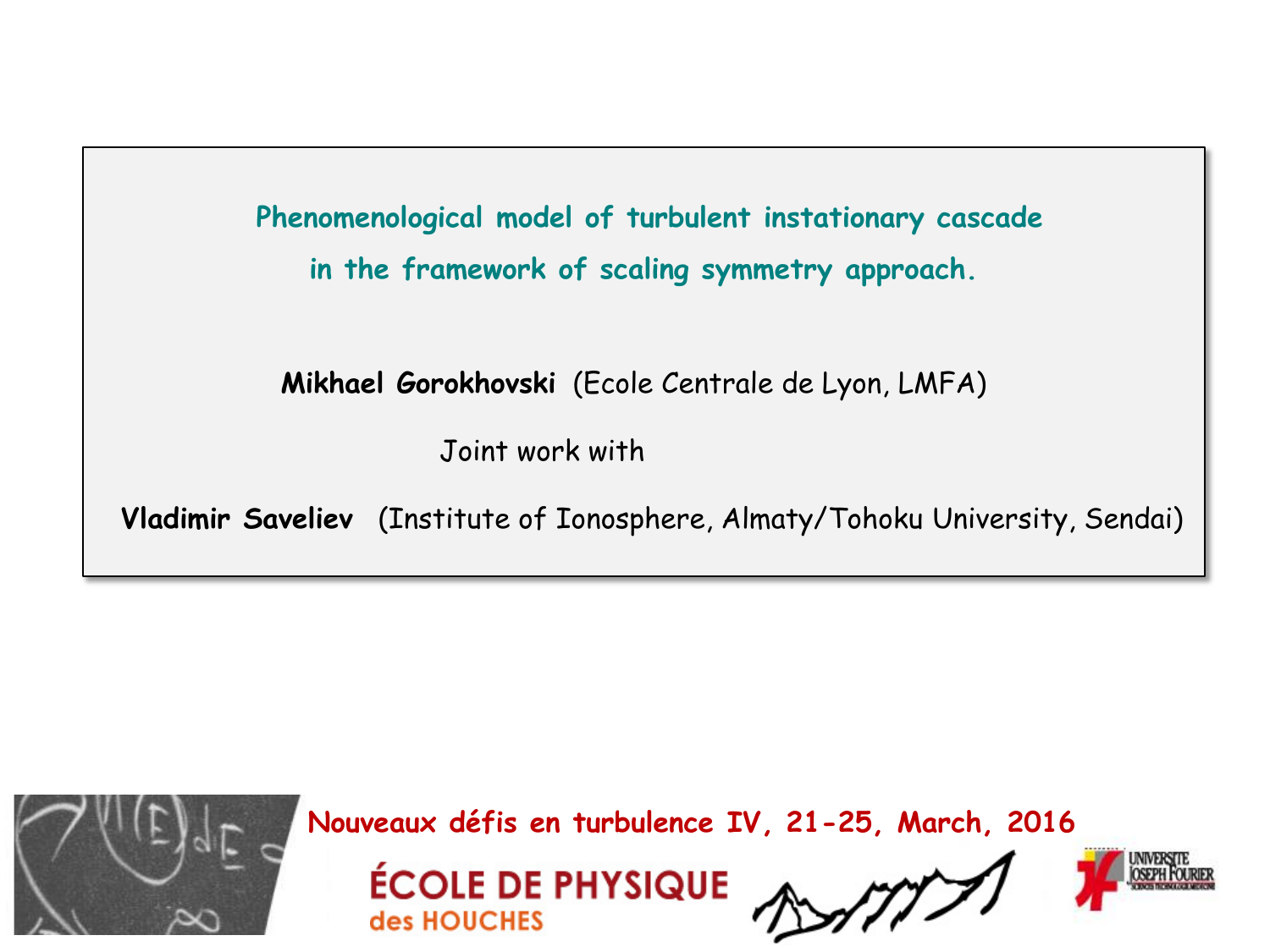

- $\checkmark$  universality, renormalization and scaling symmetry; our motivations in the new formulation of turbulent cascade
- $\checkmark$  fragmentation under scaling symmetry in terms of the energy density
- $\checkmark$  renormalization of the fragmentation equation
- $\checkmark$  auto-similar solutions (intermediate asymptotics)
- $\checkmark$  applications to decaying isotropic turbulence and surprising scenario
- $\checkmark$  comparison with Kolmogorov-Oboukhov, 41
- $\checkmark$  preliminary DNS (by Alexis Barge, LMFA)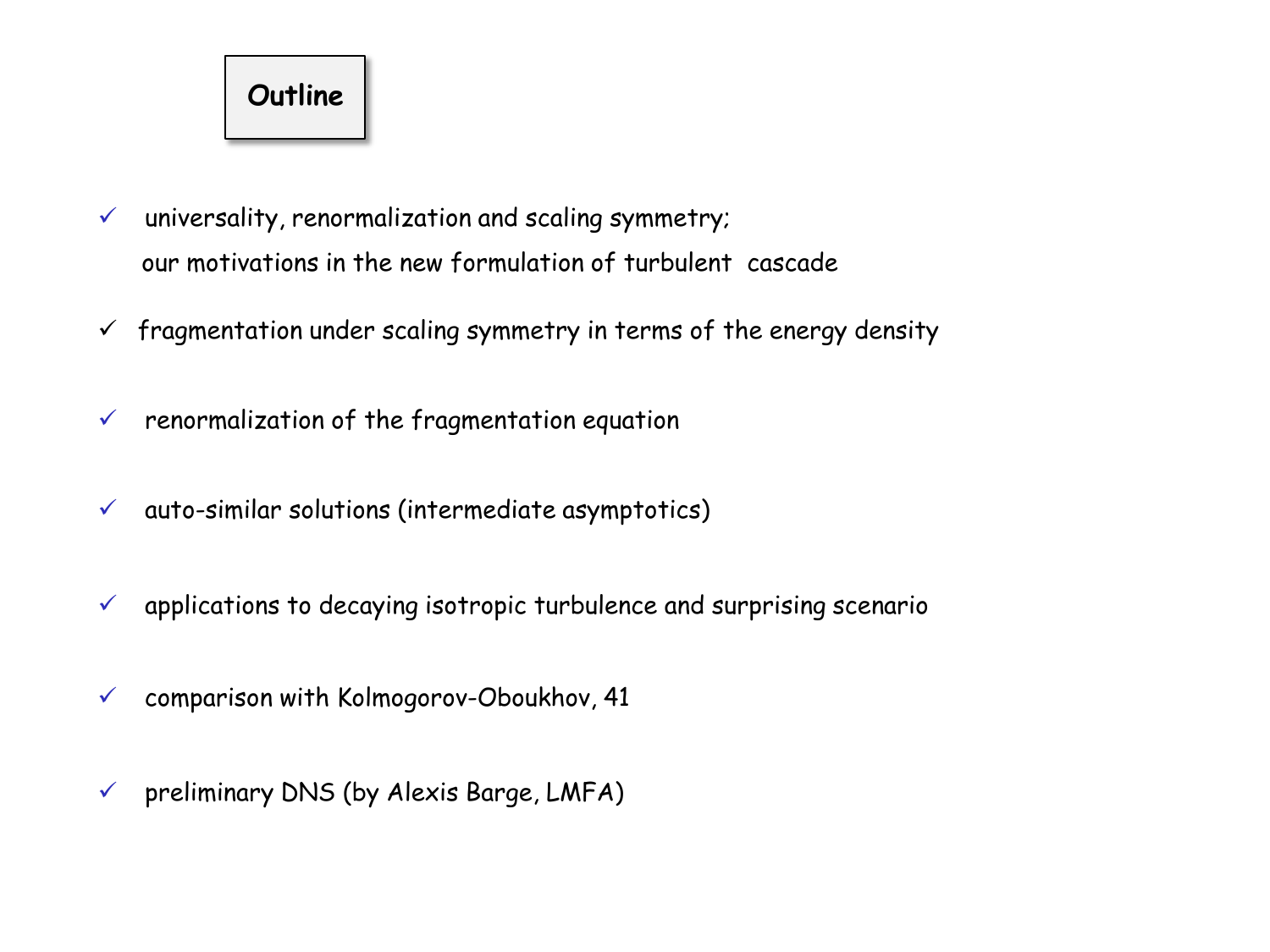$\checkmark$  universality, renormalization, scaling symmetry;

our motivations in description of turbulent cascade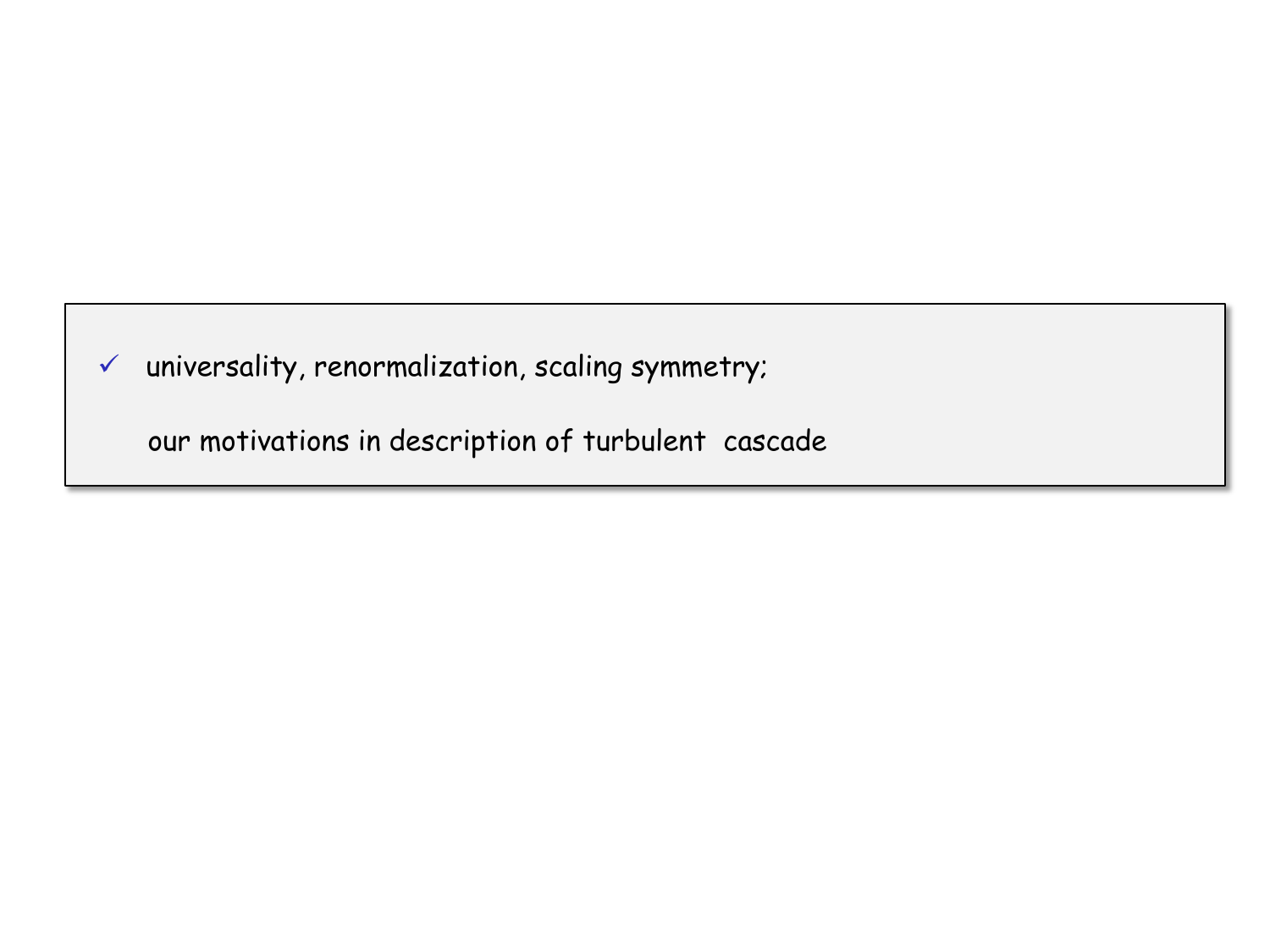### **Second-order phase transition (critical phenomena)**



Observations at T $\rightarrow$  T $_C$  :  $\rho_{_L}$  –  $\rho_{_C}$  ~  $\left(T_c$  –  $T\right)^{\beta}$  $\rho_{C}$  –  $\rho_{G}$  ~  $(T_{C}$  –  $T$  )<sup> $\beta$ </sup>  $(P-P_C)^{1/2}$  $\rho-\rho_{C}\thicksim(P-P_{C})^{1/\sigma}$ compressibility  $\sim \left|T\!-\!T_{C}\right|^{-\gamma}$ 

### **Striking observations near the critical point:**

- $\checkmark$   $\beta$ ,  $\sigma$ ,  $\gamma$  : don't depend upon the particular fluid system studied (idem for magnetization m ~ (T $_c$ -T)  $^\text{\tiny{\textregistered}}$  , m ~ h  $^{1/\text{\tiny{\textregistered}}})$   $\Rightarrow$  details of interactions between particles (such as the force laws between the molecules) are irrelevant. This characteristic of critical phenomena is called **universality**.
- large-scale fluctuations are responsible for critical behavior i.e. **long-range correlations**
- $\Rightarrow$  all particles contribute to the force on every particle
- unsymmetrical state smoothly connects to the ordered state: **scaling symmetry** appears.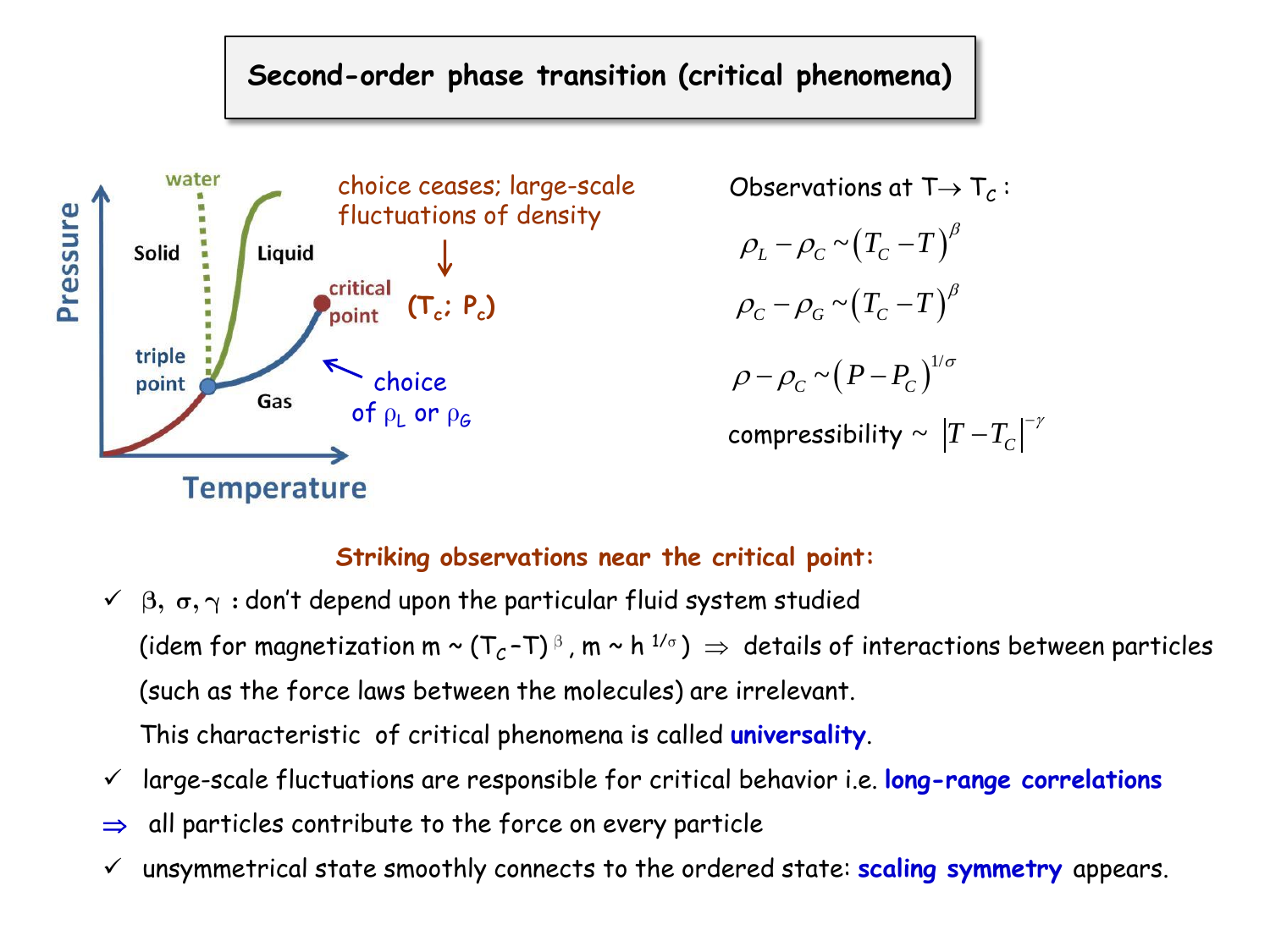### **Definition of a phenomena possessing the scaling symmetry property**

- $\checkmark$  with respect to change of the scale of observation, a system exhibits an invariant statistical behavior, insensitively to details of multiply short-range interactions
- $\checkmark$  details are effectively absorbed into integral parameters (critical exponents, for example)

Examples in different areas of physics:

- physics of high-energy elementary particles
- phase transitions in fluids and magnets
- astrophysics
- physics of polymer solutions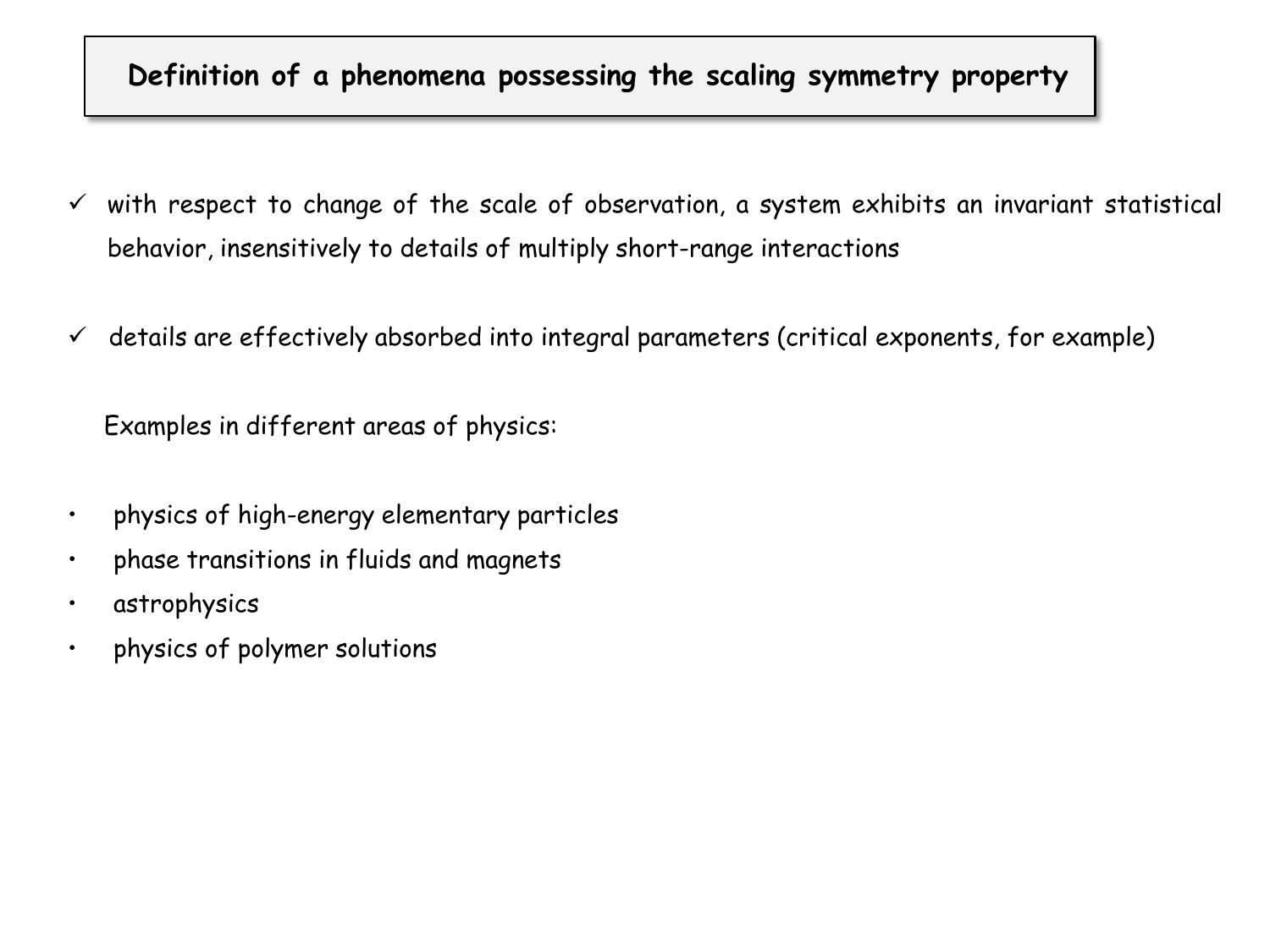### **Idea of renormalization transformation (Wilson – Kadanoff – Bogolioubov)**



Goldenfeld, Lectures on Phase Transitions and the Renormalization Group, Addison-Wesley, 1992 Kadanoff, Statistical Physics: Statics, Dynamics, and Renormalization, World Scientific, 2000. maller than *L* scale<br>
Soldenfeld, Lectures on Phase Transitions and the Renormalization<br>
Kadanoff, Statistical Physics: Statics, Dynamics, and Renormaliza<br>
Ma, Modern Theory of Critical Phenomena, Westview Press, 2000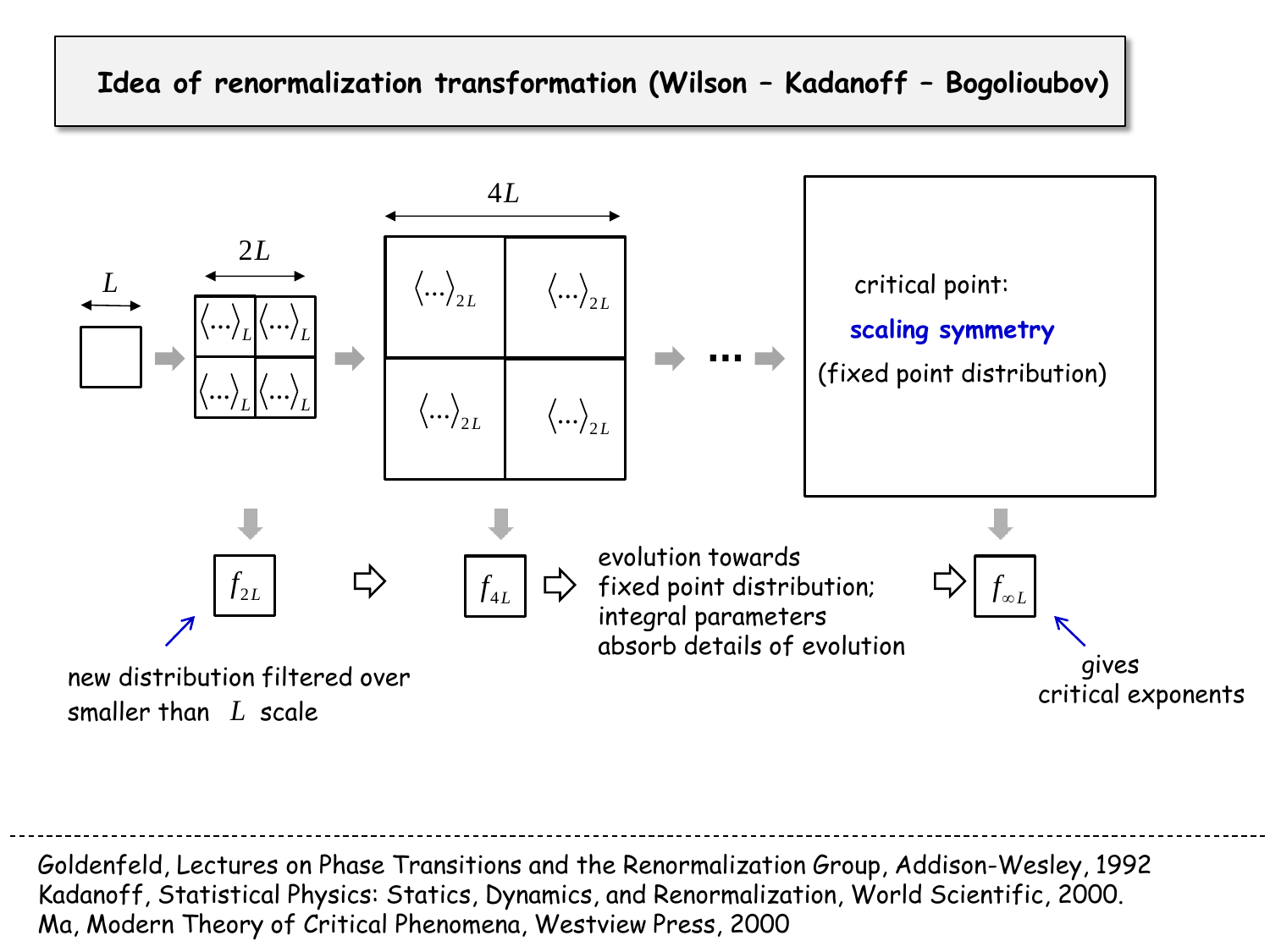### **Kolmogorov-Oboukhov "minus one-third law" and scaling symmetry**

 $\checkmark$  a continuity equation for the energy density in the inertial range of turbulent length-scales:

$$
\frac{\partial E(r,t)}{\partial t} = -\frac{\partial}{\partial r}J(E,v)
$$

 $\checkmark$  hypotheses of the local statistical equilibrium of small-scale motions (statistical stationarity):

$$
\frac{\partial E}{\partial t} = 0 \implies J(E, v) = const
$$

- $\checkmark$  -scale-invariance of  $\ J(E, \mathrm{v})$  : only possibility is permitted  $j = E \cdot v \Rightarrow \frac{v^2}{v} = const$ *r*  $=E \cdot v \Rightarrow \frac{v^2}{v} = co$ 
	- $\Rightarrow$  the "minus one-third law":  $E(r)$  ~  $const^{2/3}$   $r^{-1/3}$
- $\checkmark$  Kolmogorov required scaling symmetry of the constant ( $\epsilon$ ); along with hypotheses of the local statistical equilibrium this gives the "minus one-third law"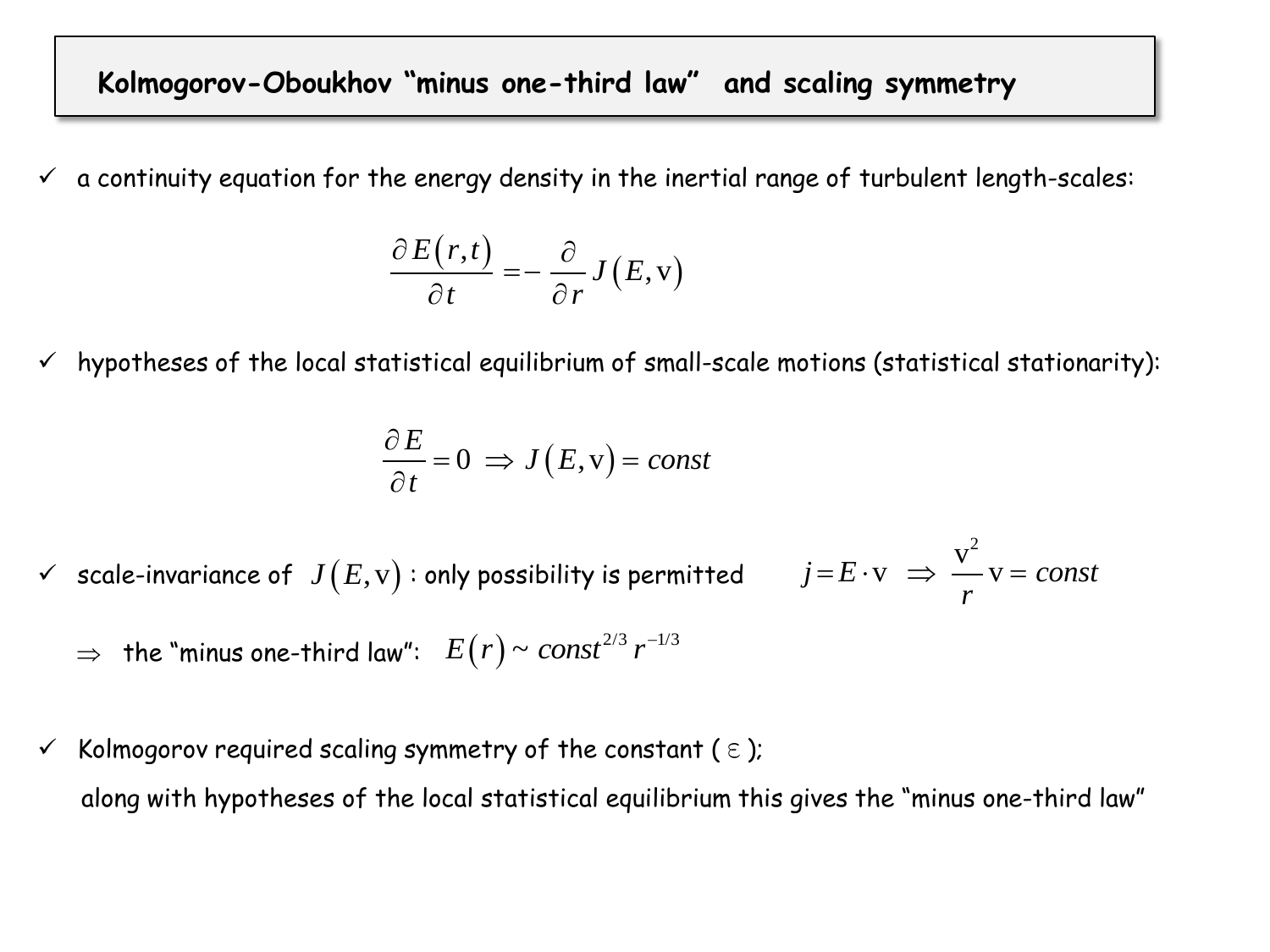**Our motivation:** 

- **to avoid the hypotheses of the local statistical equilibrium**
- **to exploit scaling symmetry idea to its fullest extent** 
	- $\checkmark$  a continuity model-equation with flux as a functional:

$$
\frac{\partial E(r,t)}{\partial t} = -\frac{\partial}{\partial r} \int D(r,r') E(r',t) dr'
$$

 $\checkmark$  with scale-invariant kernel (evolution towards fixed point distribution):

$$
\frac{\partial E(r,t)}{\partial t} = -\frac{\partial}{\partial r} \int D\left(\frac{r}{r'}\right) E(r',t) dr'
$$

- $\checkmark$  There are exist two approaches in order to construct such an equation:
- on the basis of scaling symmetry of hydrodynamic equations, and of their corresponding solutions
- on the basis of phenomenological equation where scaling symmetry is already embedded
- $\checkmark$  here the latter approach is shown: we used the equation of fragmentation under scaling symmetry

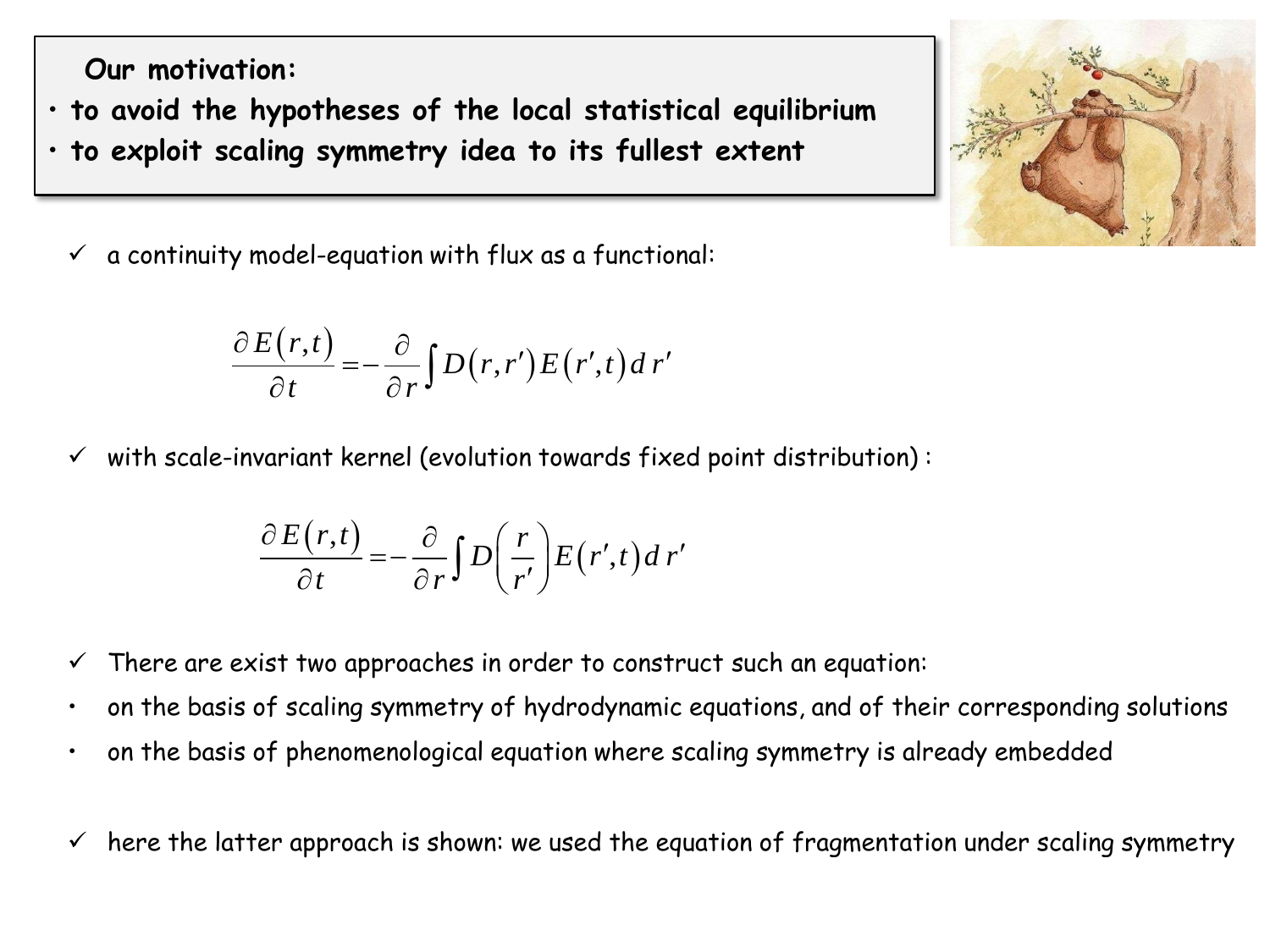$\checkmark$  starting point: fragmentation in terms of turbulent cascade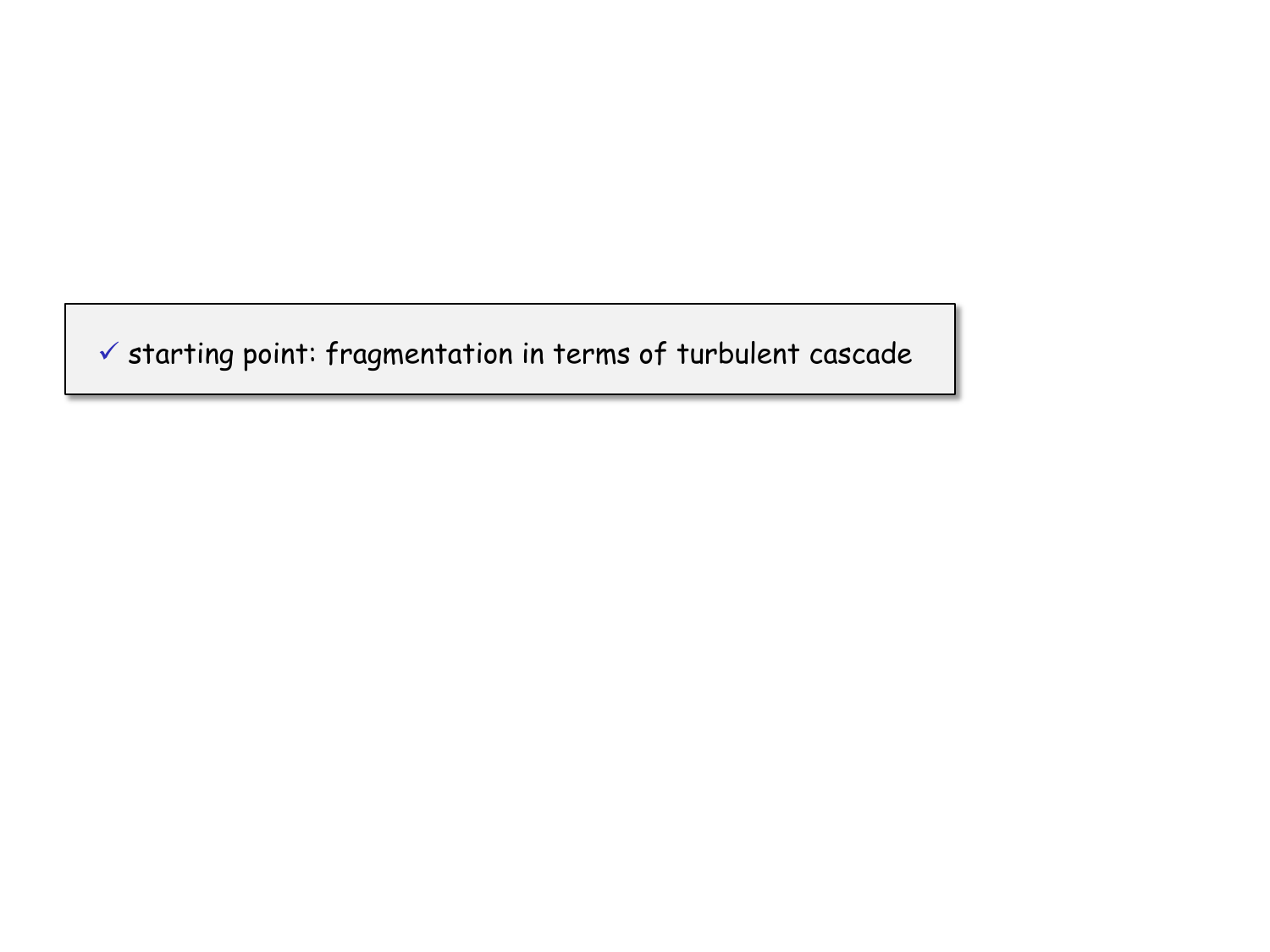**Fragmentation process under scaling symmetry**

### *The fragmentation process:*

the production of random fragments (or particles) by the continuous breakup of clusters.



### *Fragmentation under scaling symmetry*

a parent particle splits into daughter particles with a partition probability  $\,\mathcal{Q}(\alpha)\,$  which is independent of the parent particle size\*  $(\alpha)$ 0  $r \Rightarrow \alpha r, 0 \leq \alpha \leq 1$  $Q(\alpha)$ 

1

 $v(r) = v_0 r^{\mu}$ 

- the breakup rate of a fragment of size is the power function *r* <sup>0</sup>

\*Kolmogorov,41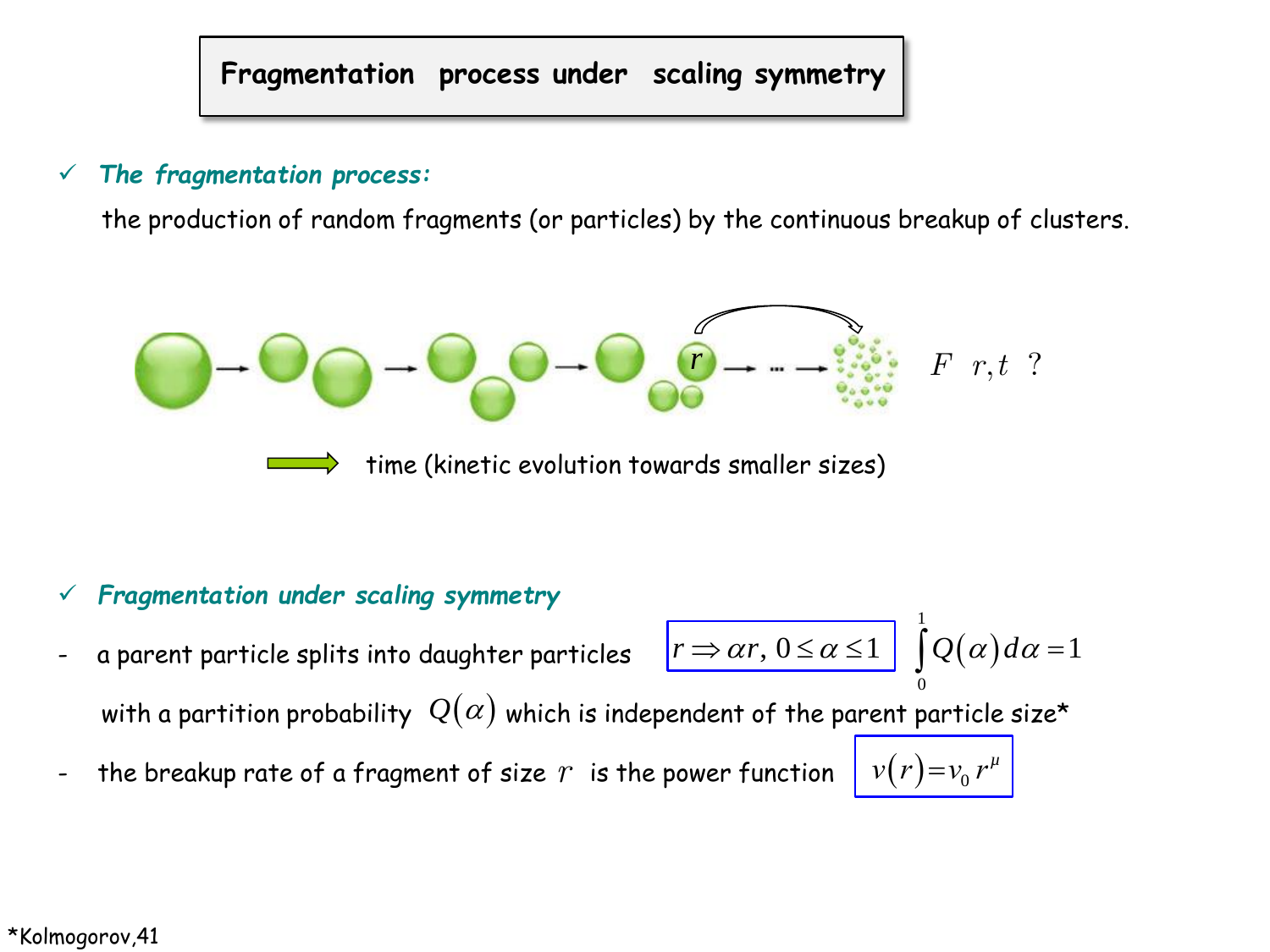# **Population balance equation of fragmentation under scaling symmetry\***

rate of change  
of number of particles  
the taking per unit time  

$$
\frac{\partial}{\partial t} F(r, t) \Delta r = \int_{0}^{1} q_0 Q(\alpha) d\alpha \nu \left(\frac{r}{\alpha}\right) F\left(\frac{r}{\alpha}\right) \Delta \left(\frac{r}{\alpha}\right) - \underbrace{\nu(r) F(r) \Delta r}_{loss of particles of size r}
$$

*gain of new particles due to the breakup of parent particles*

#### $\checkmark$  well-known equation of fragmentation:

-known equation of fragmentation.  
\n
$$
\frac{\partial}{\partial t}F(r,t) = \int_0^1 d\alpha q_0 Q(\alpha) \frac{1}{\alpha} v\left(\frac{r}{\alpha}\right) F\left(\frac{r}{\alpha}\right) - v(r) F(r)
$$

 $F(r)$ d r  $\neq$ const 0  $\infty$  $\int\! F\big(\; r\big)d\,r \!\neq \!const \quad$  - number of particles increases with time

\*Lubimov, 66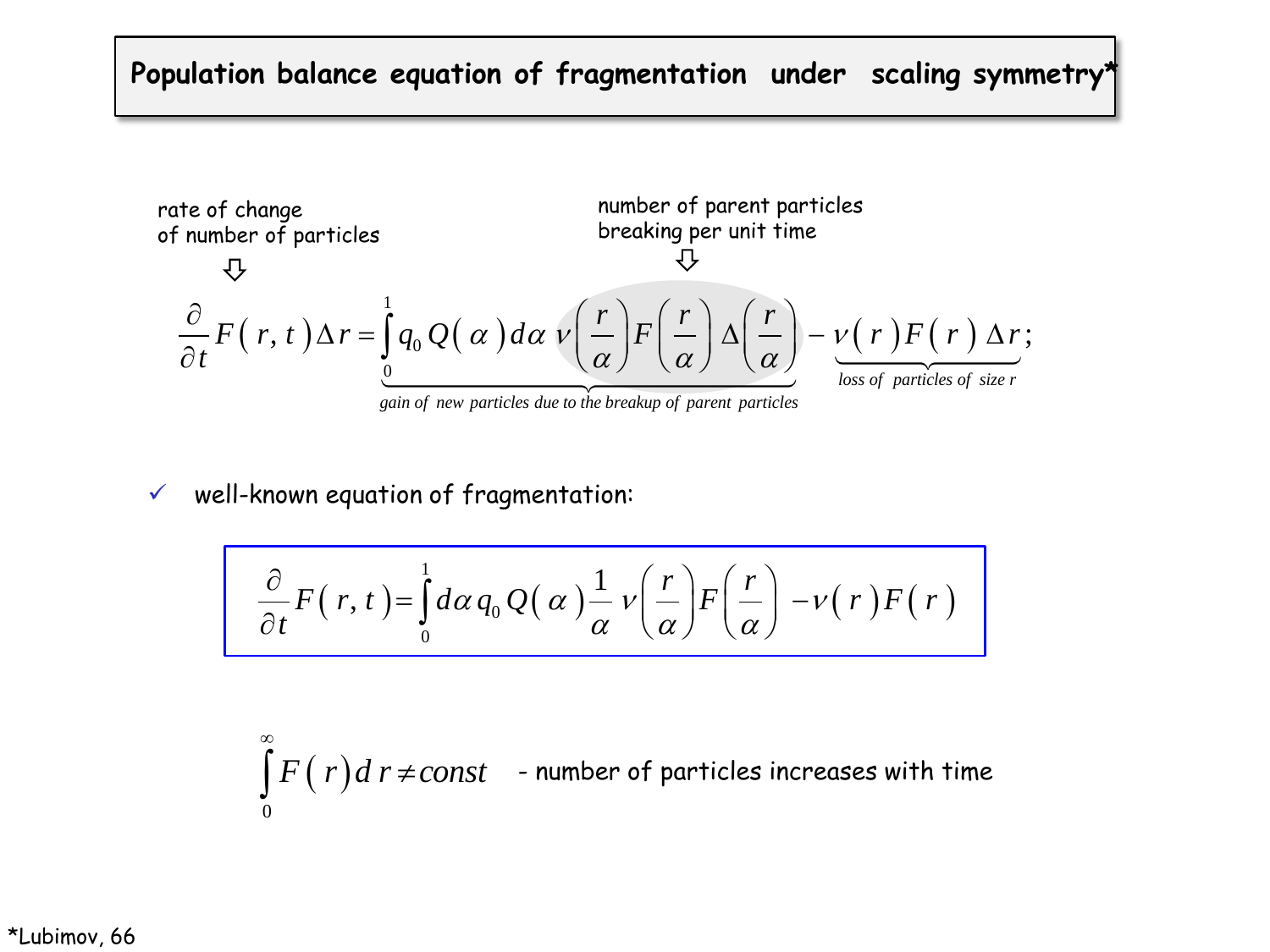### **Interpretation in terms of the energy density**

- $\checkmark$  a small range  $\lceil r, r+d \ r \rceil$  corresponds to definite set of disturbances with a certain characteristic length scale *r*
- $\checkmark$  the kinetic energy of larger length scale is handed down at random to smaller scales, and in such a way the population of smaller scales is evolving in time

```
\int f(r)dr ~ r^{\xi} F(r)dr - energy in \left[ r\mathop{\dot{+}} r+d\,r\right]energy density, m/s2
```
 $\checkmark$  in inviscid flows, the mechanical energy of liquid is conserved  $\Rightarrow$ 

$$
\int_{0}^{\infty} f(r) dr = const
$$

 $\Rightarrow$  mean number of smaller scales per one event of the energy transfer:

$$
\frac{\partial}{\partial t}\int_{0}^{\infty}r^{\xi}F(r)dr=0 \Rightarrow q_{0}=\frac{1}{\left\langle \alpha^{\xi}\right\rangle _{\mathcal{Q}}}
$$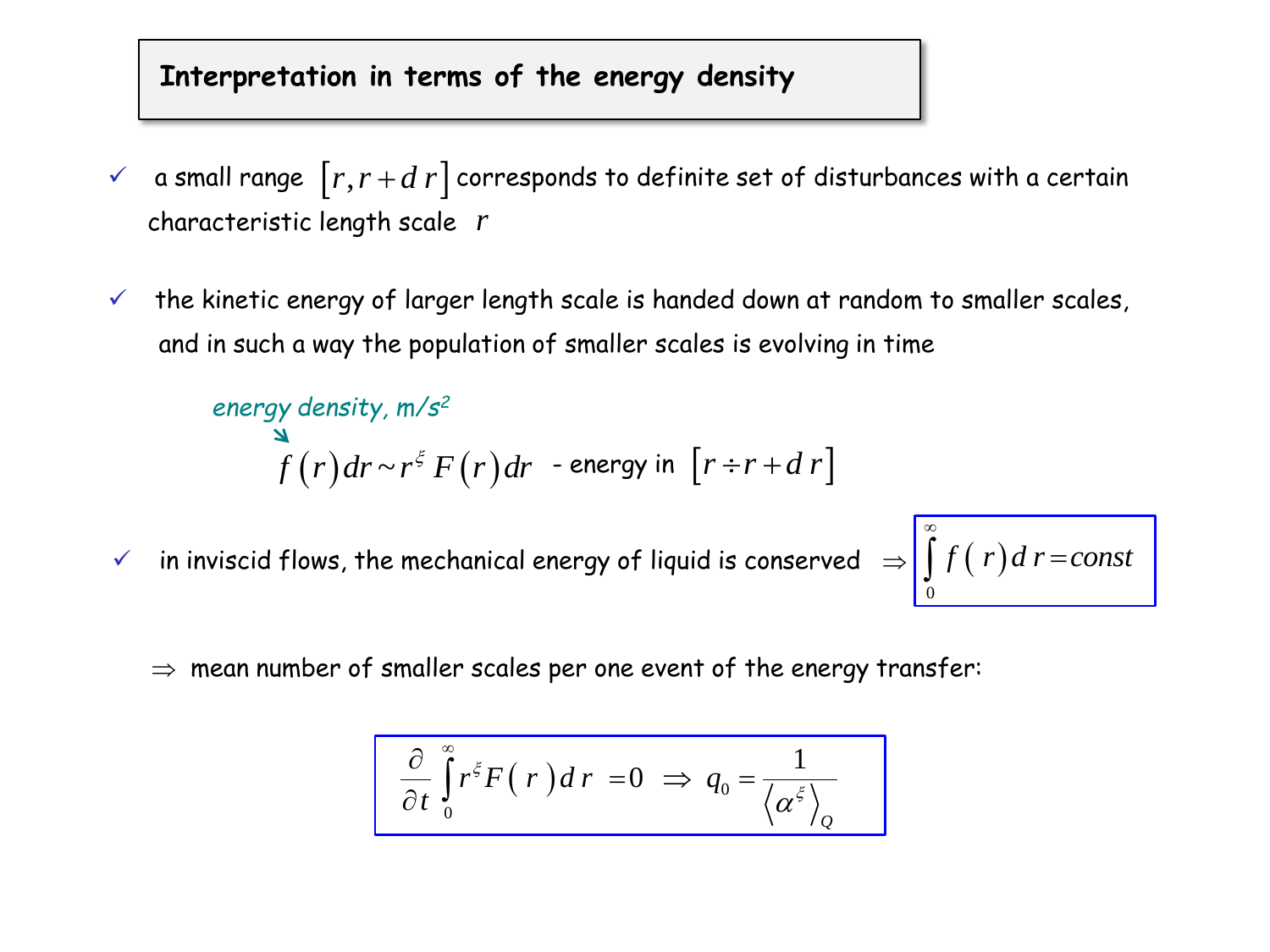**Fragmentation integral equation for the energy per unit length**

 $\checkmark$  from population balance equation

opulation balance equation  
\n
$$
\int_{0}^{r} r^{\xi} dr : \frac{\partial F(r)}{\partial t} = q_{0} \int_{0}^{1} \frac{d\alpha}{\alpha} Q(\alpha) v\left(\frac{r}{\alpha}\right) F\left(\frac{r}{\alpha}\right) - v(r) F(r)
$$

to fragmentation equation<sup>\*</sup> for the energy per unit length  $f(r) = r \cdot F(r)$  in *r*-space:

$$
\frac{\partial f(r)}{\partial t} = \int_{0}^{1} d\alpha q(\alpha) \frac{1}{\alpha} v\left(\frac{r}{\alpha}\right) f\left(\frac{r}{\alpha}\right) - v(r) f(r)
$$

$$
\int_{0}^{\infty} f(r) dr = const
$$
  

$$
v(r) = v_0 r^{\mu}
$$

 $\bm{\nu}_{0}^{\phantom{\dag}}$  - the constant depending on how the turbulent cascade is started

$$
q\big(\alpha\big)=\frac{\alpha^{\frac{\varepsilon}{2}}Q(\alpha)}{\left<\alpha^{\frac{\varepsilon}{2}}\right>_{\mathcal{Q}}}
$$
 - new partition probability function; 
$$
\int\limits_{0}^{1}q\big(\alpha\big)d\alpha=1
$$

\* Gorokhovski & Saveliev, Physica D, 2008 Gorokhovski & Herrmann, Annual Rev. in Fluid Mech. (2008) Zamansky, Vinkovic & Gorokhovski, JFM (2013), JoP (2011)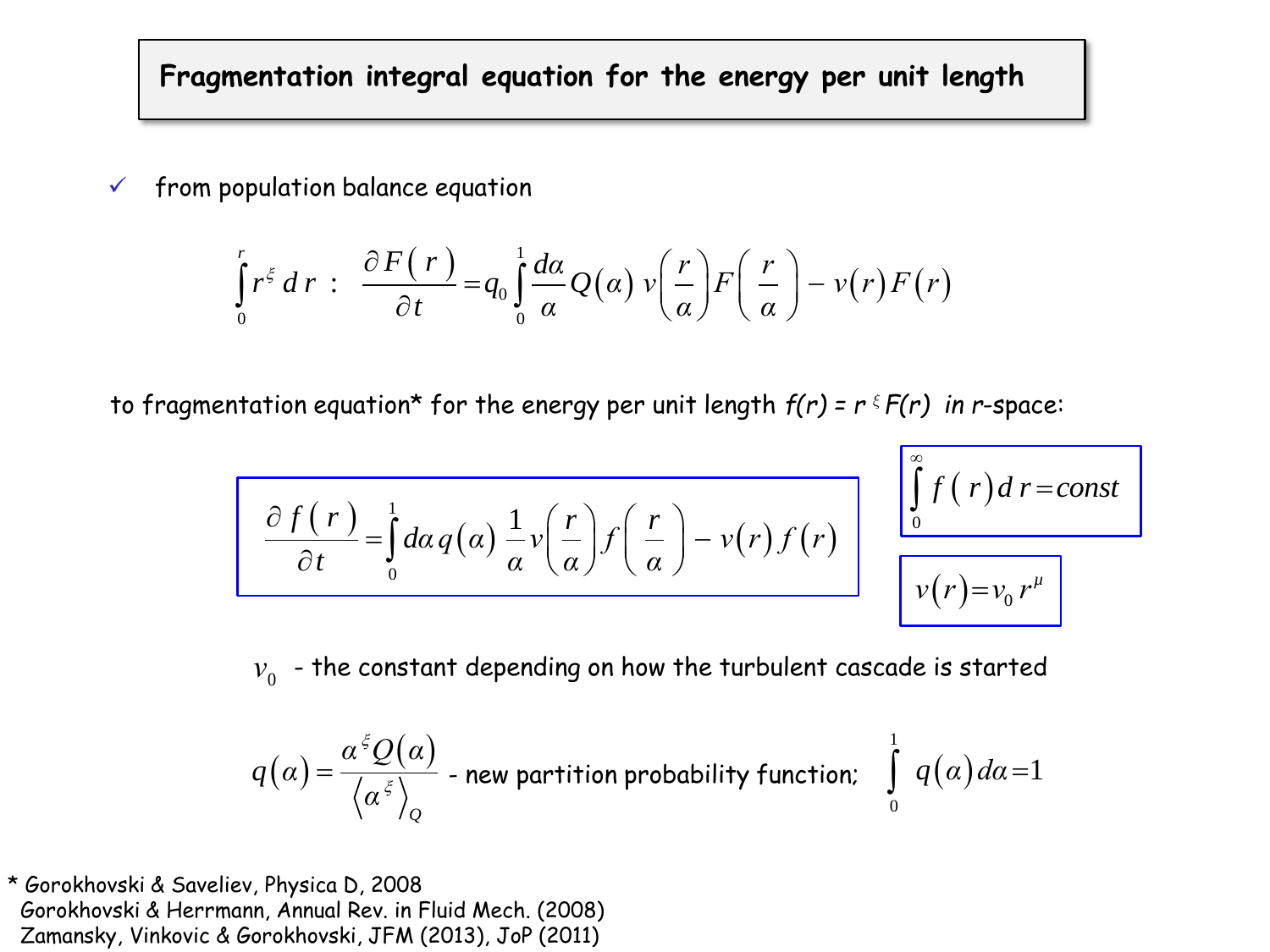## **Motivation for the continuity form of the fragmentation equation**

$$
\checkmark
$$
 Fragmentation equation in the integral form:  

$$
\frac{\partial f(r;t)}{\partial t} = \int_0^1 d\alpha q(\alpha) \frac{1}{\alpha} v\left(\frac{r}{\alpha}\right) f\left(\frac{r}{\alpha}\right) - v(r) f(r) \quad \Leftrightarrow
$$

 $\checkmark$  each particle jumps; it has no velocity in r-space  $\checkmark$  lack of explicit expression for the energy-flux

 $\checkmark$  difference between gain and loss terms may be big  $\checkmark$  equivalent statistics from both

 $\checkmark$  Expected renormalized equation (i.e. continuity form): *energy –flux, m<sup>2</sup>/s<sup>3</sup>*

$$
\frac{\partial f(r;t)}{\partial t} = -\frac{\partial}{\partial r} j(r,t)
$$

 evolution of infinite number of breaking particles in *r*-space





 evolution of finite number of quasi-particles breaking in *r*-space

- $\checkmark$  explicit expression for the energy-flux (self-similar solution, integral of motion)
- $\checkmark$  each quasi-particle moves smoothly at the "effective" velocity  $N=j(r)/f(r)$  ,  $\checkmark$  each quasi-particle moves smoothly at the "effective" velocity  $V = j (r)/f(r)$ ,<br>which is linked to the state of all other particles (non-locality)<br> $\checkmark$   $j (r = 0, t)$  "condensation" of zero-size quasi-particles (?mimics v

which is linked to the state of all other particles (non-locality)

⇐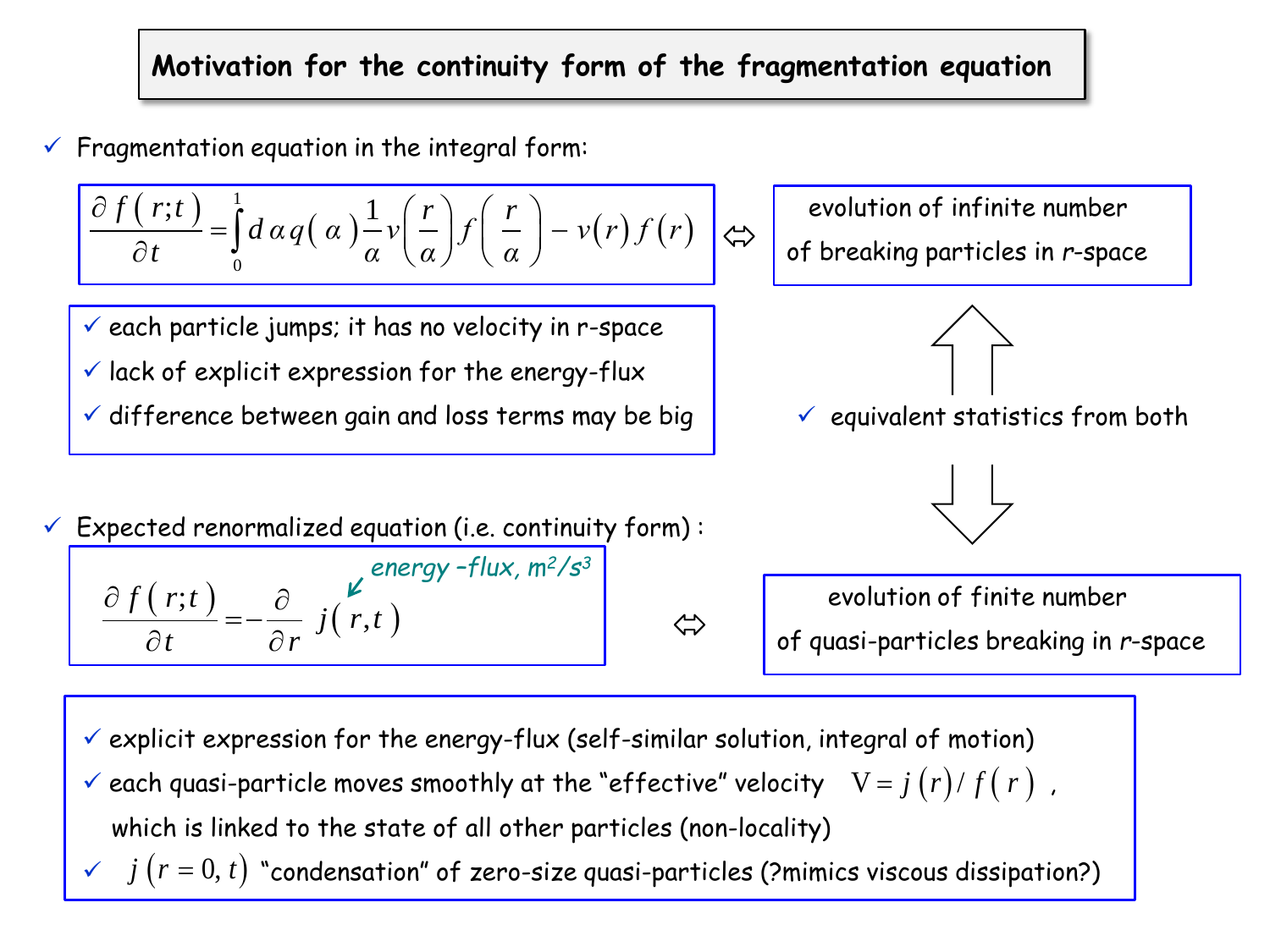$\checkmark$  renormalization of the fragmentation equation for the energy density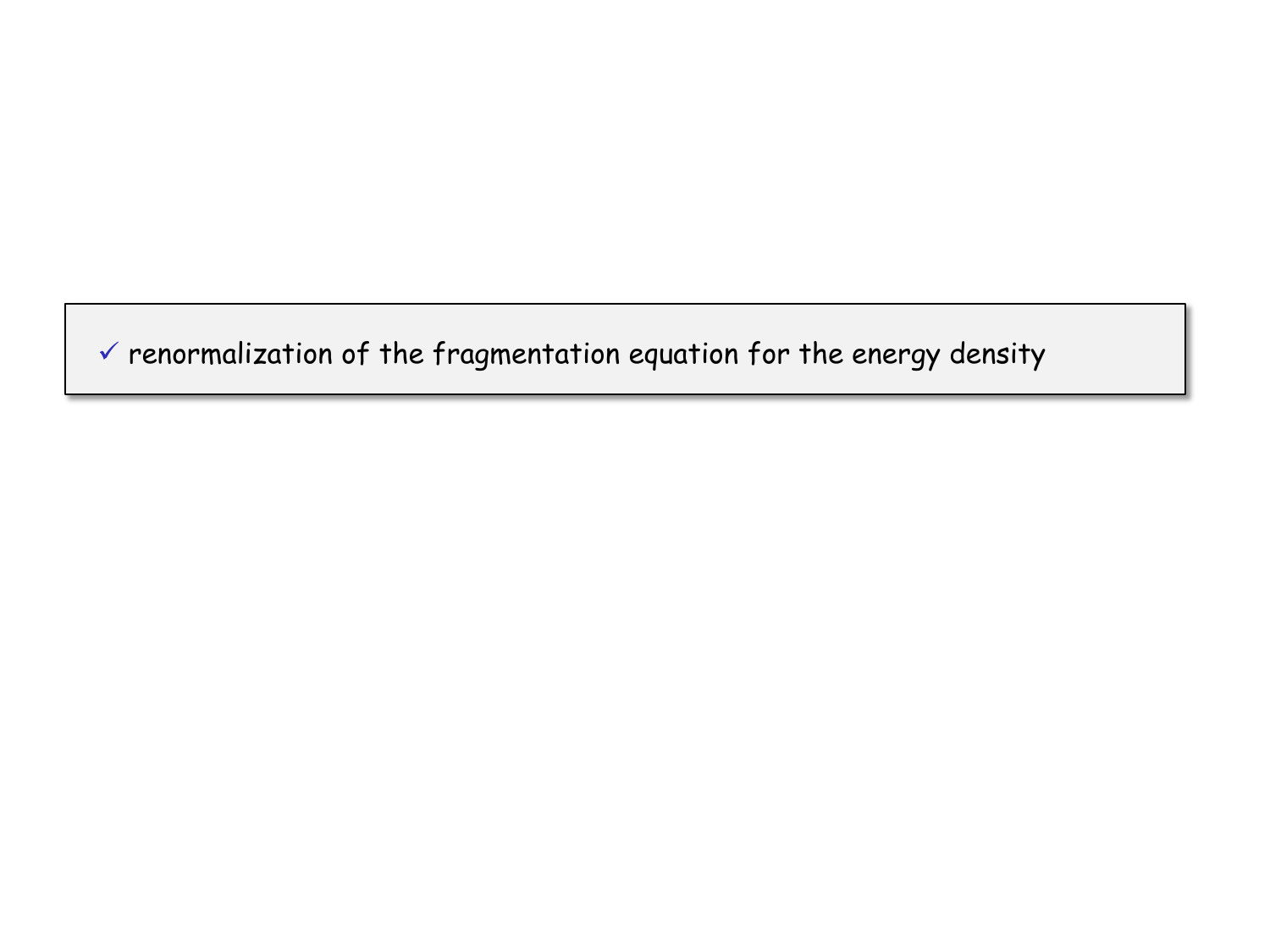# **Operator form of the fragmentation integral equation**

$$
\checkmark \text{ operator of scaling symmetry transformation:}
$$
\n
$$
\frac{1}{\alpha} f\left(\frac{r}{\alpha}\right) = \left(\sum_{n=0}^{\infty} (-1)^n \frac{\ln^n \alpha}{n!} \left(\frac{\partial}{\partial r} r\right)^n f(r) = e^{-\ln(\left(\frac{\partial}{\partial r} r\right))} f(r)
$$
\n
$$
\text{Taylor's expansion of } e^{-\ln(\left(\frac{\partial}{\partial r} r\right))}
$$

 $\checkmark$  the operator form of the production term:

$$
\frac{\partial f(r;t)}{\partial t} = \int_{0}^{1} d\alpha q(\alpha) \frac{1}{\alpha} v\left(\frac{r}{\alpha}\right) f\left(\frac{r}{\alpha}\right) - v(r) f(r)
$$
\n
$$
\int_{0}^{1} d\alpha q(\alpha) e^{-\ln(\frac{\partial}{\partial r}r)} v(r) f(r)
$$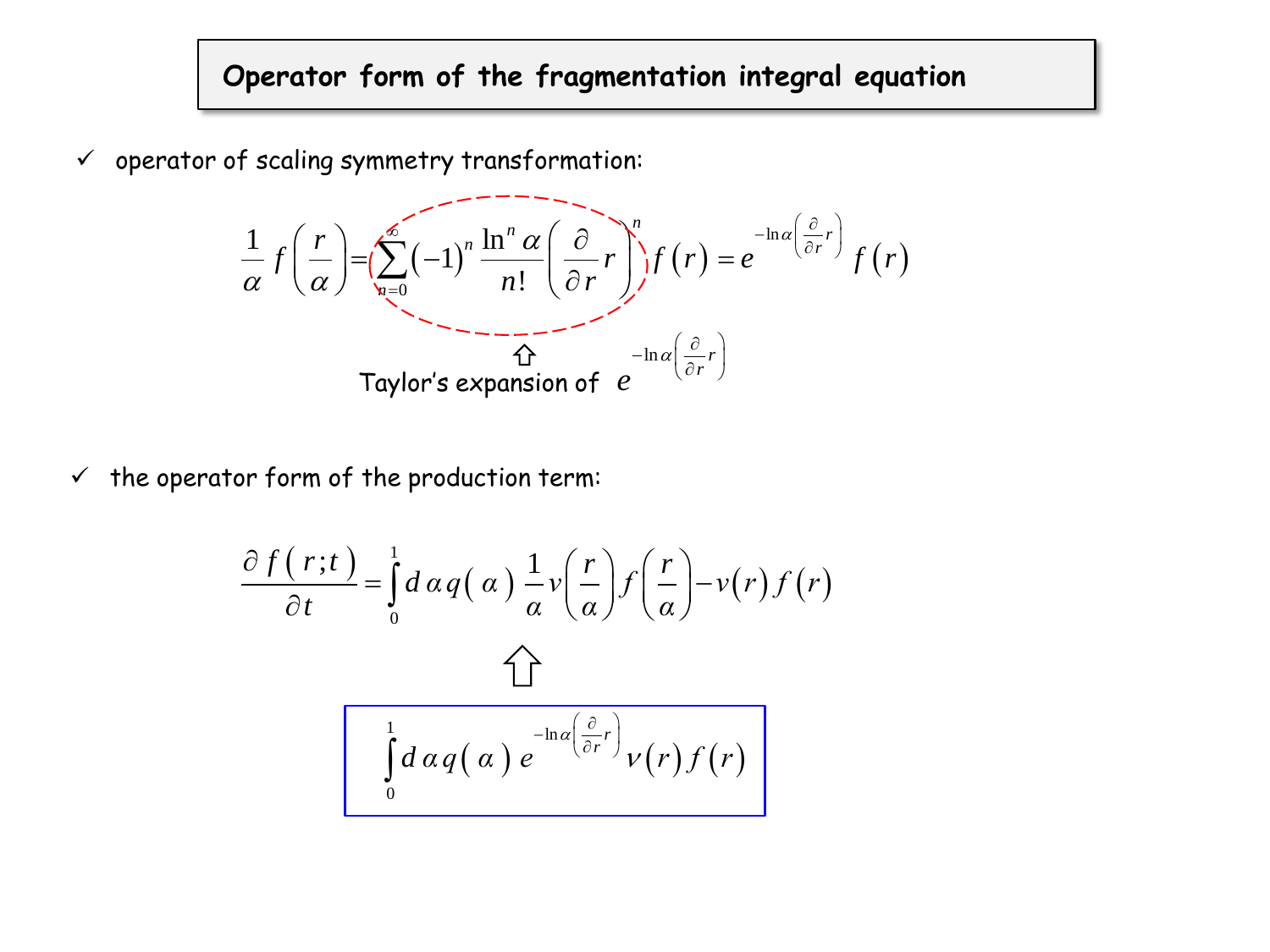**Exact renormalized form of the scaling transformation operator\*** 

$$
e^{-\ln a\left(\frac{\partial}{\partial r}r\right)} = 1 + \frac{\left(-\ln \alpha\right)}{1!} \frac{\partial}{\partial r} r + ... + \frac{\left(-\ln \alpha\right)^{n-1}}{\left(n-1\right)!} \left(\frac{\partial}{\partial r}r\right)^{\left(n-1\right)} +
$$

$$
+\frac{\left(-\ln\alpha\right)^n}{n!}\left(\frac{\partial}{\partial r}r\right)^n\int\limits_{0}^{1}d\beta\,p_n(\beta)e^{-\beta\left(\ln\alpha\right)\left(\frac{\partial}{\partial r}r\right)}
$$

$$
n = 1, 2, 3 \cdots
$$
  

$$
p_n(\beta) = n(1-\beta)^{n-1};
$$
  

$$
\int_0^1 d\beta p_n(\beta) = 1
$$
  

$$
\checkmark
$$
 the choice of *n* leads to equivalent expressions. We use  $n = 1$ :

$$
e^{-\ln\alpha\left(\frac{\partial}{\partial r}r\right)} = 1 + (-\ln\alpha)\frac{\partial}{\partial r}r\int_{0}^{1} d\beta e^{-\beta(\ln\alpha)\left(\frac{\partial}{\partial r}r\right)}
$$

\*Saveliev & Nanbu, Phys. Rev. E, 2002  $\checkmark$  the choice of  $n$  leads to<br>  $e^{-\ln \alpha \left(\frac{\partial}{\partial r}r\right)} = 1 + (-1)^n$ <br>
\*Saveliev & Nanbu, Phys. Rev. E, 2002<br>
Saveliev & Gorokhovski, Phys. Rev. E, 2005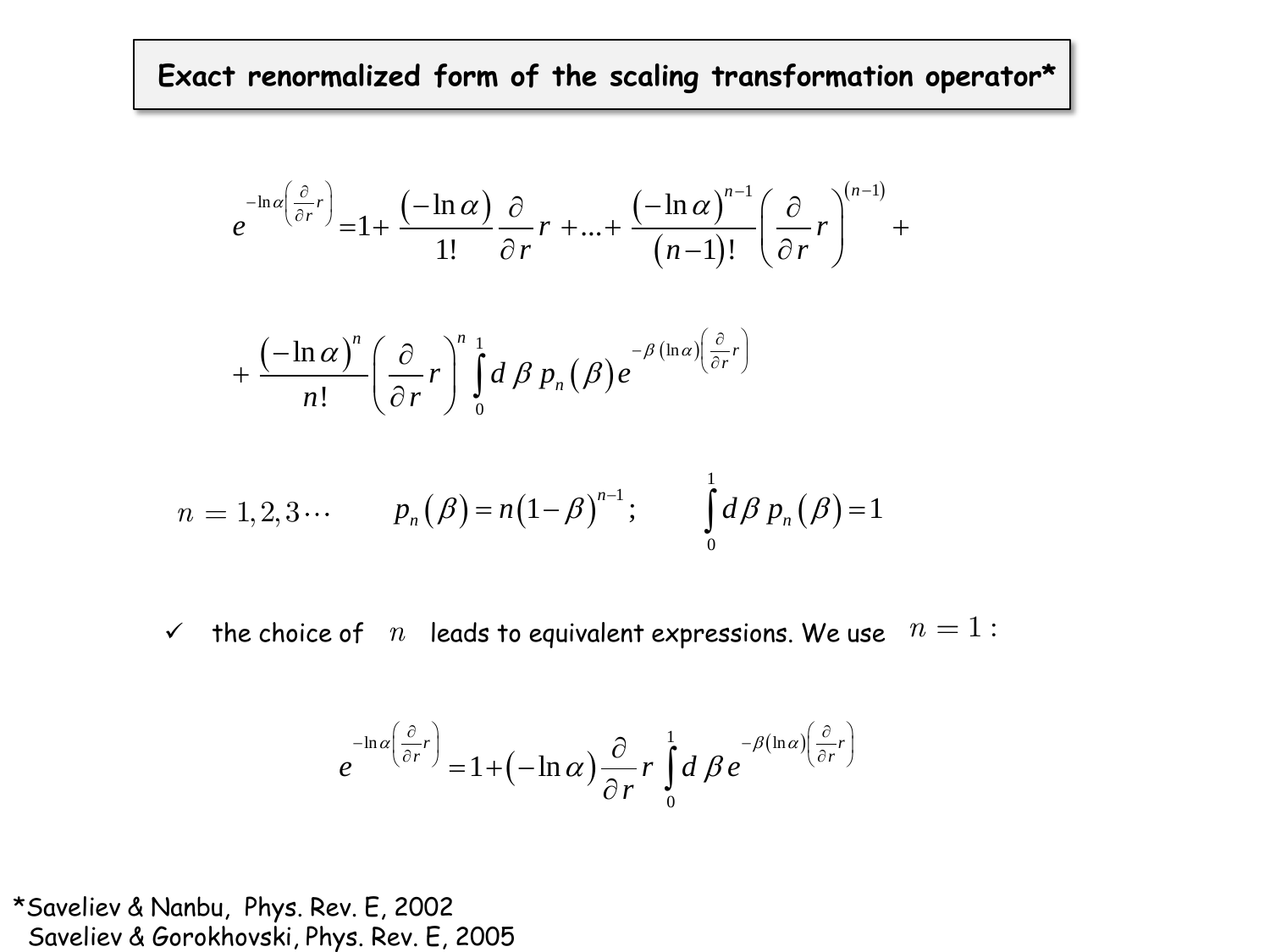**… and introduction of presumed repartition function** 

$$
\checkmark \quad \text{for } n = 1, \text{ the renormalized form of the production term is* :}
$$
\n
$$
\int_{0}^{1} \frac{d\alpha}{\alpha} q(\alpha) \nu \left(\frac{r}{\alpha}\right) f\left(\frac{r}{\alpha}\right) = \left[1 + \left\langle -\ln \alpha \right\rangle \frac{\partial}{\partial r} r \right]_{0}^{1} d\alpha q_{1}(\alpha) e^{-\ln \alpha \left(\frac{\partial}{\partial r} r\right)} \left[ \nu(r) f(r) \right]
$$
\n
$$
q_{1}(\alpha) = \frac{1}{\left\langle -\ln \alpha \right\rangle} \int_{0}^{1} q(\alpha \beta) d\beta; \quad \int_{0}^{1} q_{1}(\alpha) d\alpha = 1; \quad \left\langle -\ln \alpha \right\rangle = \int_{0}^{1} -\ln \alpha q(\alpha) d\alpha;
$$

 $\checkmark$  presumed repartition function:

$$
q(\alpha) = (\gamma + 1)\alpha^{\gamma}, -1 < \gamma \qquad \zeta \rangle \qquad \langle -\ln \alpha \rangle = \frac{1}{\gamma + 1}; \qquad q_1(\alpha) = q(\alpha)
$$

$$
\alpha^{\gamma} = e^{\gamma \ln \alpha} \qquad \zeta \rangle \qquad \left[ \left( 1 + \gamma - \frac{\partial}{\partial r} r \right) \int_{0}^{1} d\alpha \ e^{\ln \alpha \left( \gamma - \frac{\partial}{\partial r} r \right)} = 1 \right]
$$

### \*Saveliev & Gorokhovski, Phys. Rev. E, 2012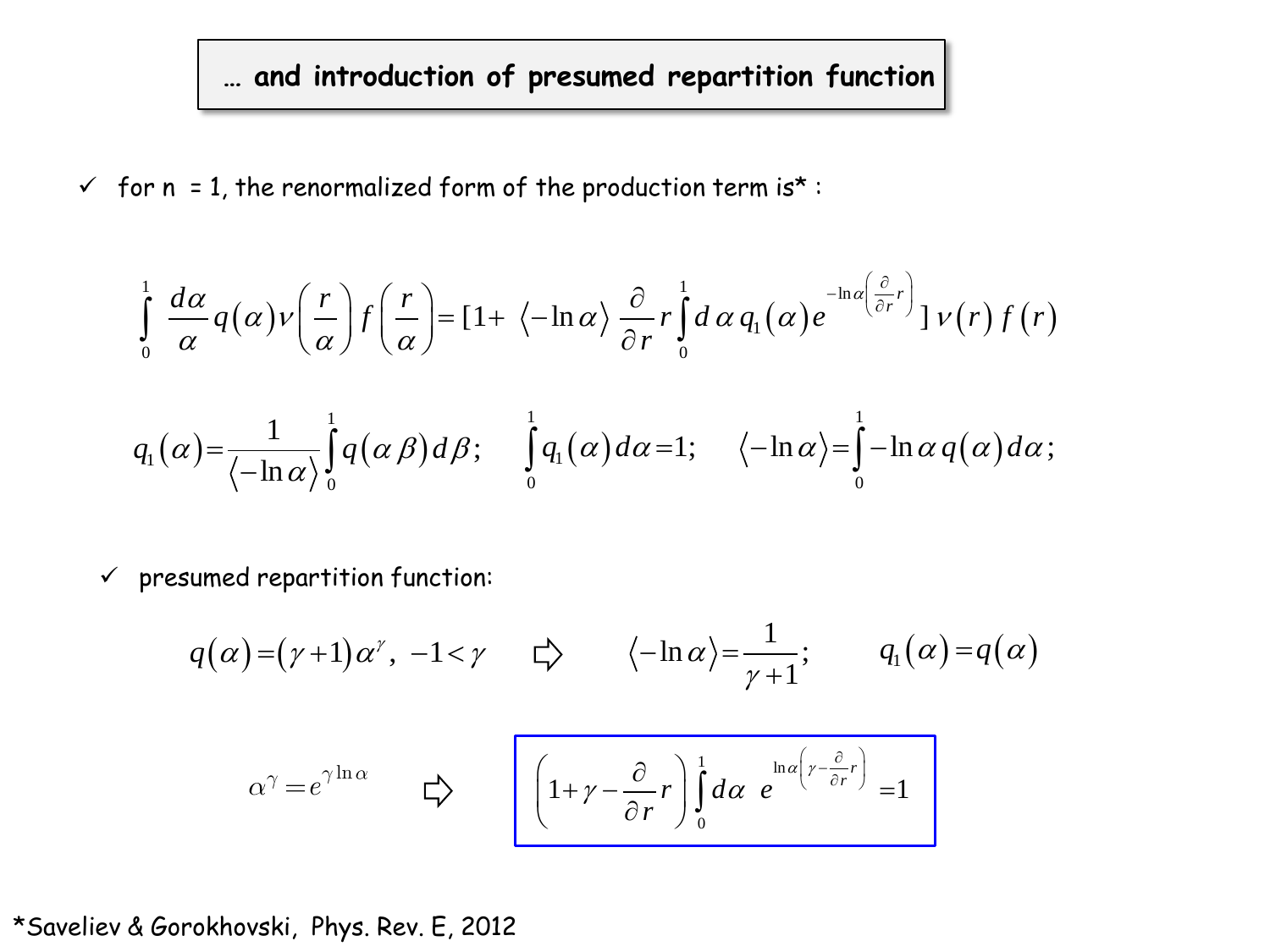## **The final form of the renormalized fragmentation equation**

 $\checkmark$  with renormalized production form and presumed repartition function:

$$
\frac{\partial f(r;t)}{\partial t} = -\frac{\partial}{\partial r} j \qquad j = -r \left[ \int_0^1 d\alpha \ e^{-\ln \alpha \left(r - \frac{\partial}{\partial r} r\right)} \right] v(r) f(r)
$$

$$
v(r) = v_0 r^{\mu}
$$

- $\checkmark$  The next step is to construct the exact self-similar solution
	- $\Rightarrow$  intermediate long-time asymptotics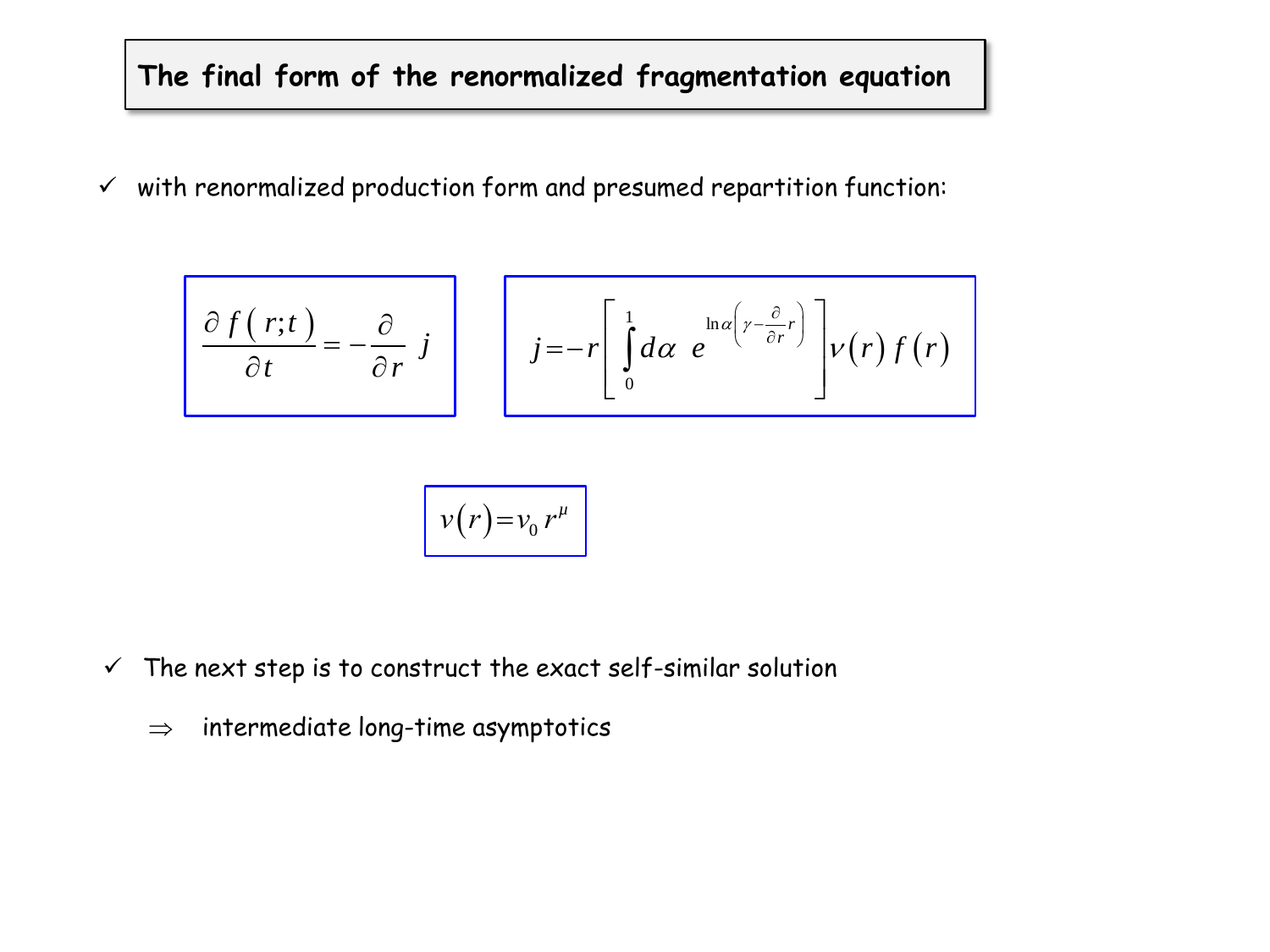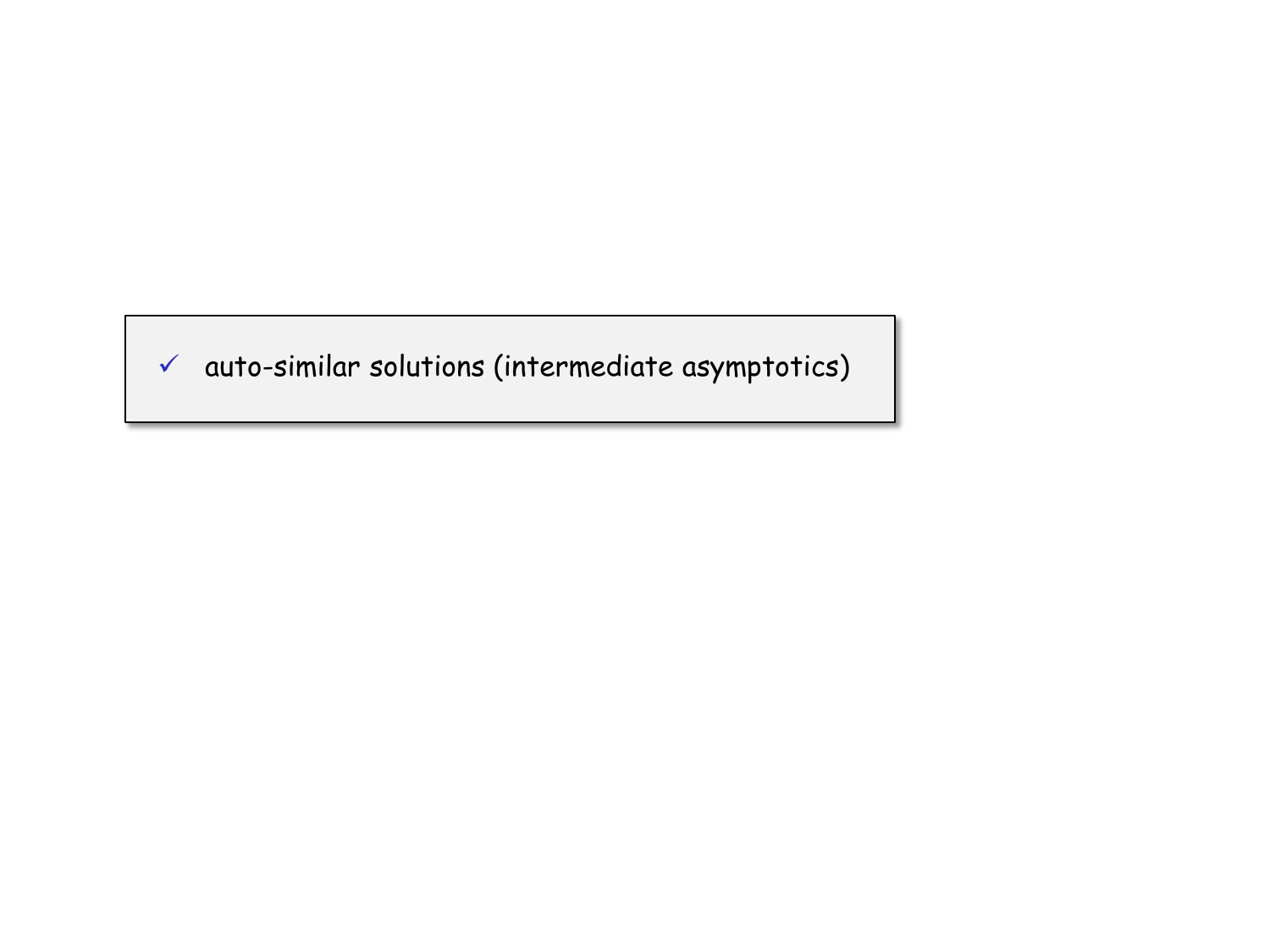# **Self-similar transformations**

 $\checkmark$  Non-dimensional time:  $\bar{t} = t / \tau_0$  ;  $\tau_0$  - some positive constant

 $\checkmark$  since  $\iota \nu(r)$ ~ $r^\mu$   $\;\Rightarrow\; |t|$   $\check{ }$  is a characteristic scale of scaling transformations for  $\displaystyle \frac{1}{\|r\|^{1/\mu}} \ \Rightarrow \ \left|\overline{t}\right|^{1/\mu}$  is a characteristic scale of scaling transformations for  $\,f\big(r,t\big)$ 

 $\checkmark$  then the direct and inverse self-similar transformations are:

$$
f(r,t) = |\overline{t}|^{\mu^{-1}} \phi\left(|\overline{t}|^{\mu^{-1}} r,t\right)
$$

$$
\phi(r,t) = \frac{1}{|\overline{t}|^{\mu^{-1}}} f\left(\frac{r}{|\overline{t}|^{\mu^{-1}}},t\right)
$$

 $\checkmark$  applying it to  $\frac{\partial f(r;t)}{\partial t} = -\frac{\partial}{\partial t}$  *i* we have the equation for self-similar solution  $\frac{\partial f}{\partial t}$  *t* =  $-\frac{\partial}{\partial r}$  *j*  $\frac{\partial f(r;t)}{\partial t} = -\frac{\partial}{\partial t}$  $\frac{\partial}{\partial t} = -\frac{\partial}{\partial r}$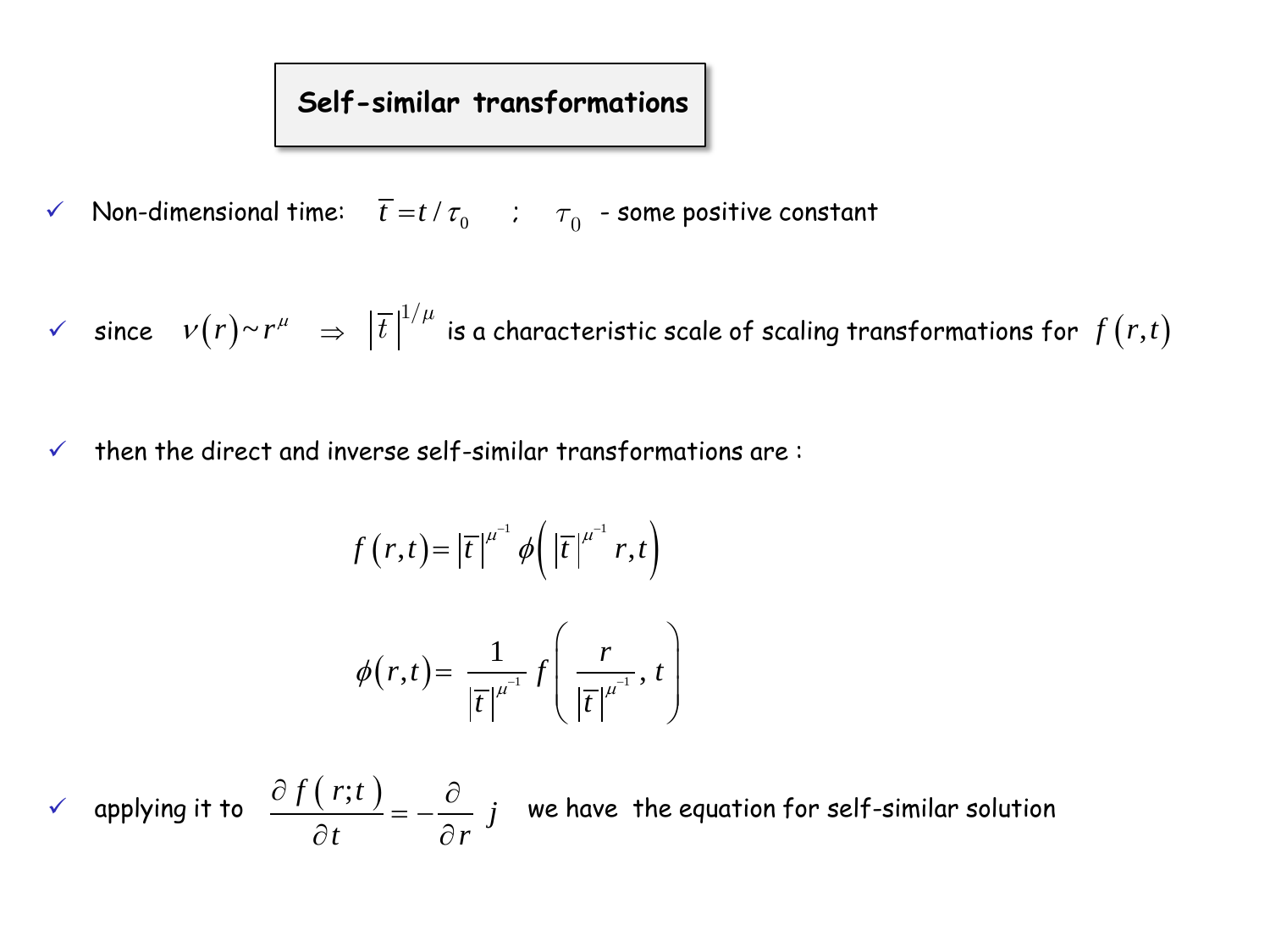**Equation for the self-similar solution**

$$
\frac{\partial \phi(r;t)}{\partial t} = \frac{1}{|\overline{t}|} \frac{\partial}{\partial r} r \left[ -\frac{|\overline{t}|}{\overline{t}} \frac{1}{\mu \tau_0} + \int_0^1 d\alpha \ e^{\ln \alpha \left(r - \frac{\partial}{\partial r} r\right)} v \right] \phi
$$

 $\checkmark$  the equation for the fixed point distribution:

$$
\frac{\partial}{\partial t} = 0 \implies r \left[ \pm \frac{1}{\mu \tau_0} + \int_0^1 d\alpha \ e^{\ln \alpha \left( \gamma - \frac{\partial}{\partial r} r \right)} \nu \right] \phi_0(r) = const = j_0 \quad \text{(hereafter: } \left| j_0 \right| \equiv \varepsilon_0 \text{)}
$$
\n
$$
\Rightarrow \text{ positive/negative times} \quad \text{fixed point distribution}
$$
\n
$$
\Rightarrow \text{ using } \left( 1 + \gamma - \frac{\partial}{\partial r} r \right) \int_0^1 d\alpha \ e^{\ln \alpha \left( \gamma - \frac{\partial}{\partial r} r \right)} = 1 \quad \text{we have an ordinary differential equation for } \phi_0(r)
$$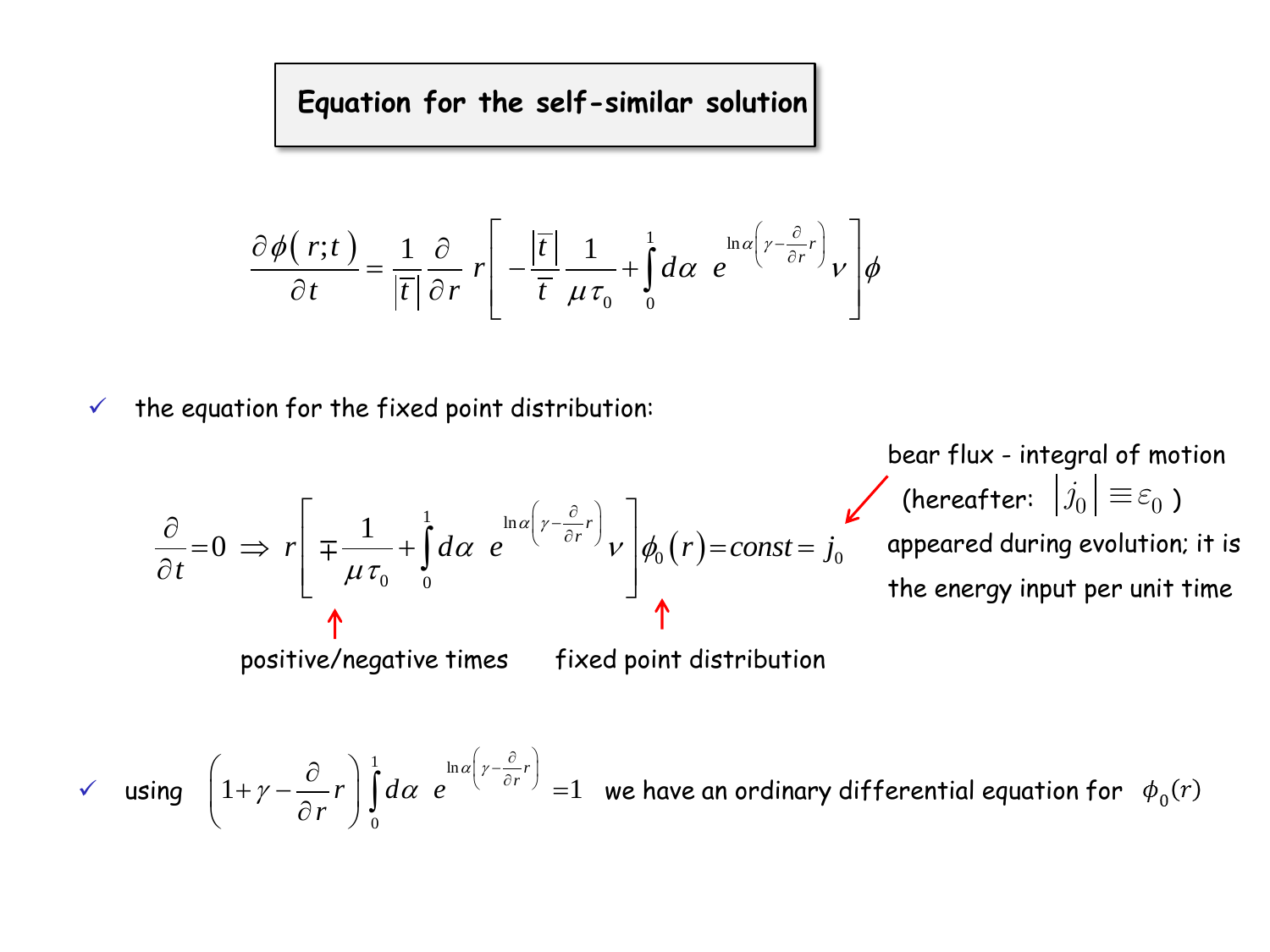# **Fixed point solution**

 $\checkmark$  the linear first order differential equation for the fixed point:

$$
\left[r\frac{\partial}{\partial r} - \gamma + \mu \tau v\right]\phi_0(r) = -\frac{(1+\gamma)\mu \tau_0}{r} j_0
$$

 $\checkmark$  here the negative and positive times are combined by the step function:

$$
\tau(t) = \begin{cases} \tau_0, & t > 0 \\ -\tau_0, & t < 0 \end{cases}
$$

 $\checkmark$  the fixed point solution :

$$
\phi_0(r) = -(1+\gamma) \mu \tau j_0 e^{-\nu \tau} r^{\gamma} \int_{r_0}^r e^{\nu \tau} r^{-\gamma} \frac{dr}{r^2}
$$

 $\checkmark$  it may be rewritten to the form with standard integral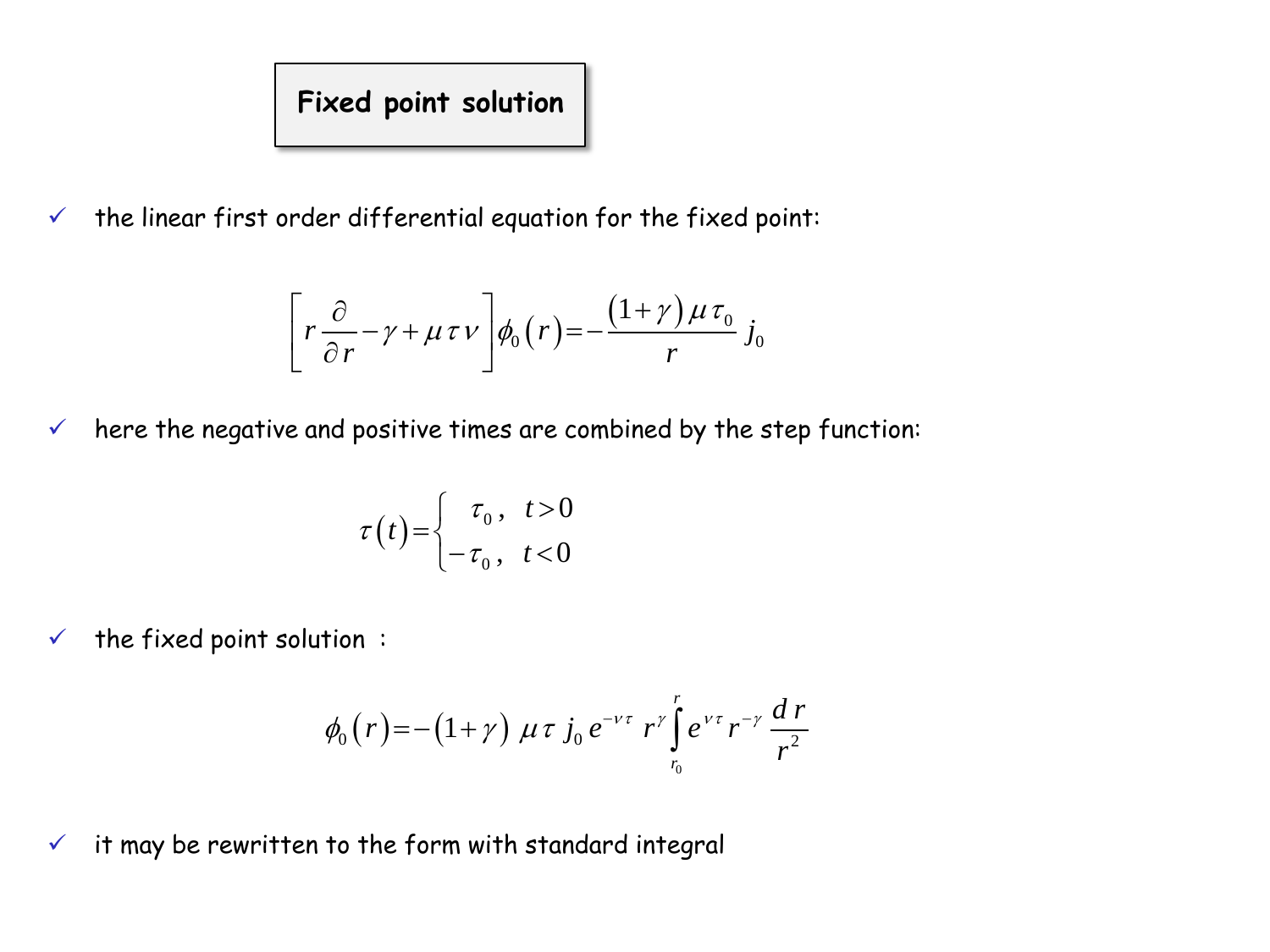### **Fixed point solution (continued)**

fixed point solution with standard integral :

$$
\phi_0(r) = -\frac{(1+\gamma)j_0 \tau}{r} v^{-a} e^{-\tau v} \int_{v(r_0)}^{v(r)} x^{a-1} e^{\tau x} dx; \quad a = -\frac{1+\gamma}{\mu}; \quad v(r) = v_0 r^{\mu};
$$
\nstandard integral: may be expressed by confluent hypergeometric functions\*  $\Phi(1, 1 + a; x)$  and  $\Psi(1, 1 + a; x)$ .

- $\checkmark$  using inverse self-similar transformations we get intermediate self-similar solutions
- for integer  $a = n$ ,  $n = 1, 2, 3,...$  these special functions can be expressed by elementary functions
- $\checkmark$  how to find  $\mu$  in order to get integer  $a$  ? With the help of physical assumption.

\*Bateman, Higher Transcendental Functions, Mcgraw-Hill Book Company Inc., 1953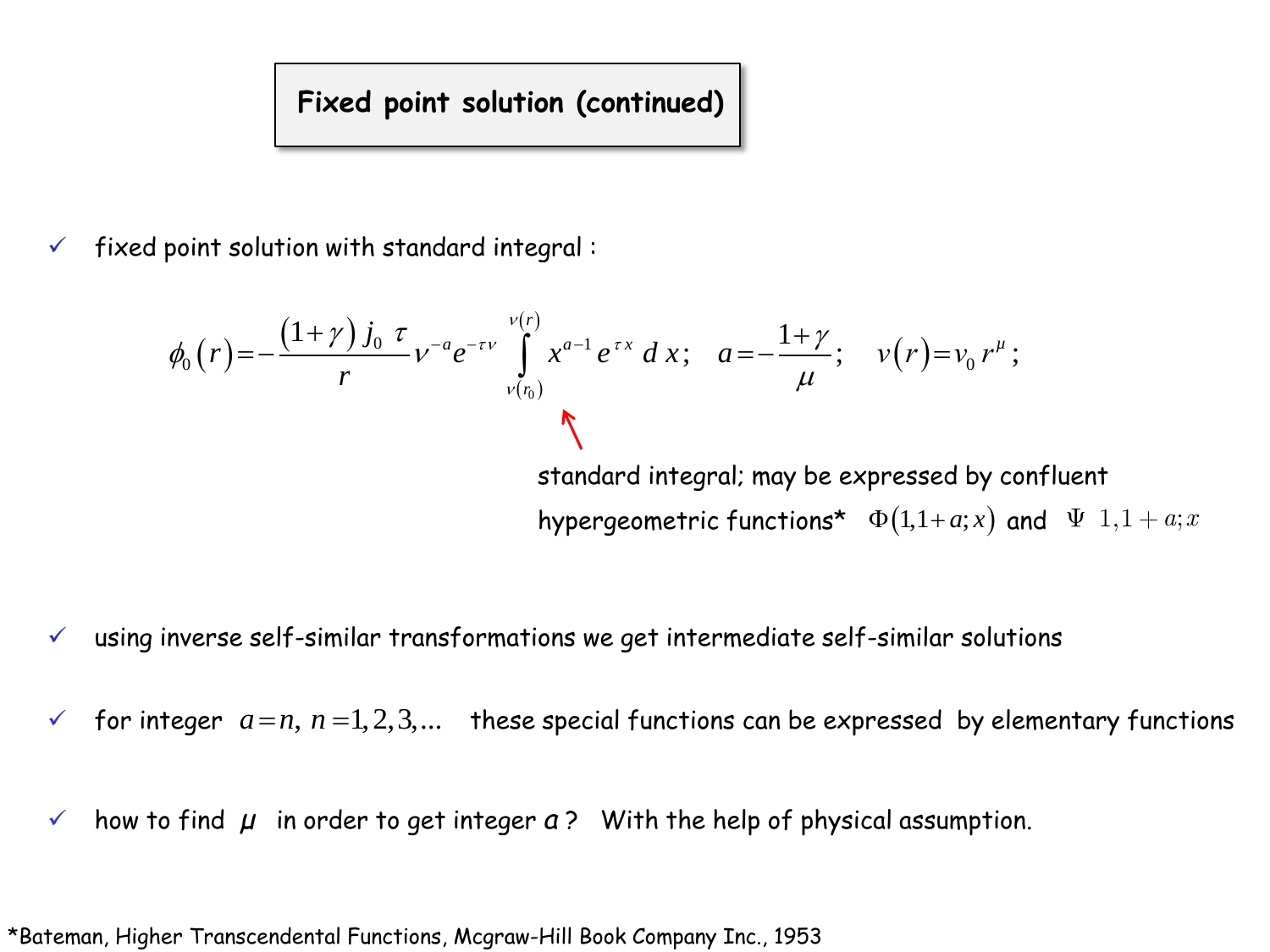

 $\checkmark$  the case of freely decaying isotropic turbulence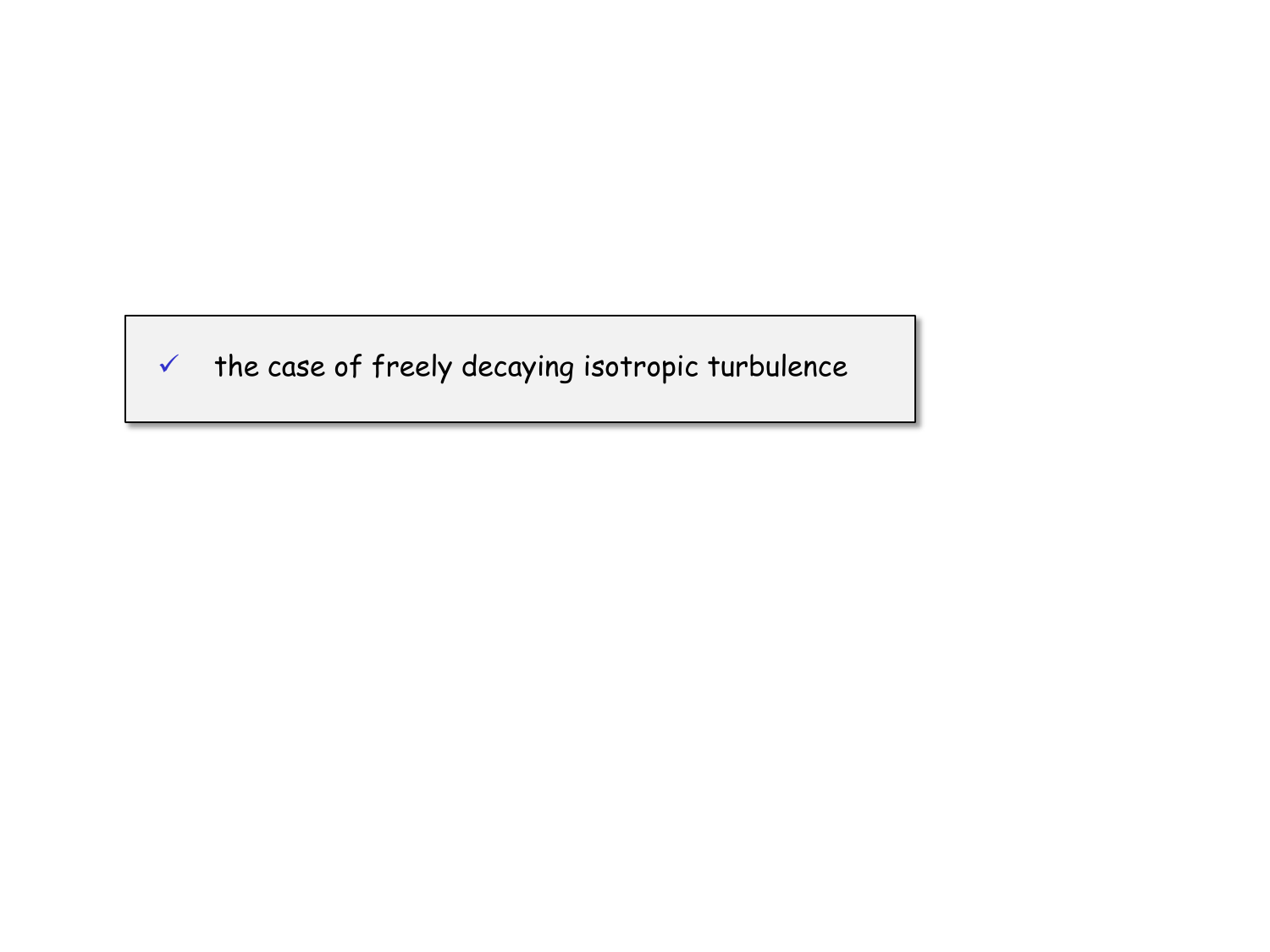# **Considerations on dimensional grounds**

 $\checkmark$  dimensions of the distribution function and the flux :

$$
\left[\right. \left.j\right. \left.\right]=\frac{v^2}{r} \cdot v = \frac{r^2}{t^3}
$$

 $\checkmark \quad j_0$  is the main parameter  $\quad \Rightarrow$ 

$$
V_0 = |j_0|^y \Rightarrow \left[\frac{r^{-\mu}}{t}\right] = \left[\frac{r^2}{t^3}\right]^y
$$

 $\checkmark$  whence follows :

$$
y = \frac{1}{3}
$$
;  $\mu = -\frac{2}{3}$ ;  $a = -\frac{1+\gamma}{\mu} = \frac{3}{2}(1+\gamma)$ ;  
for *a* integer:  $\gamma = 1 \implies a = 3$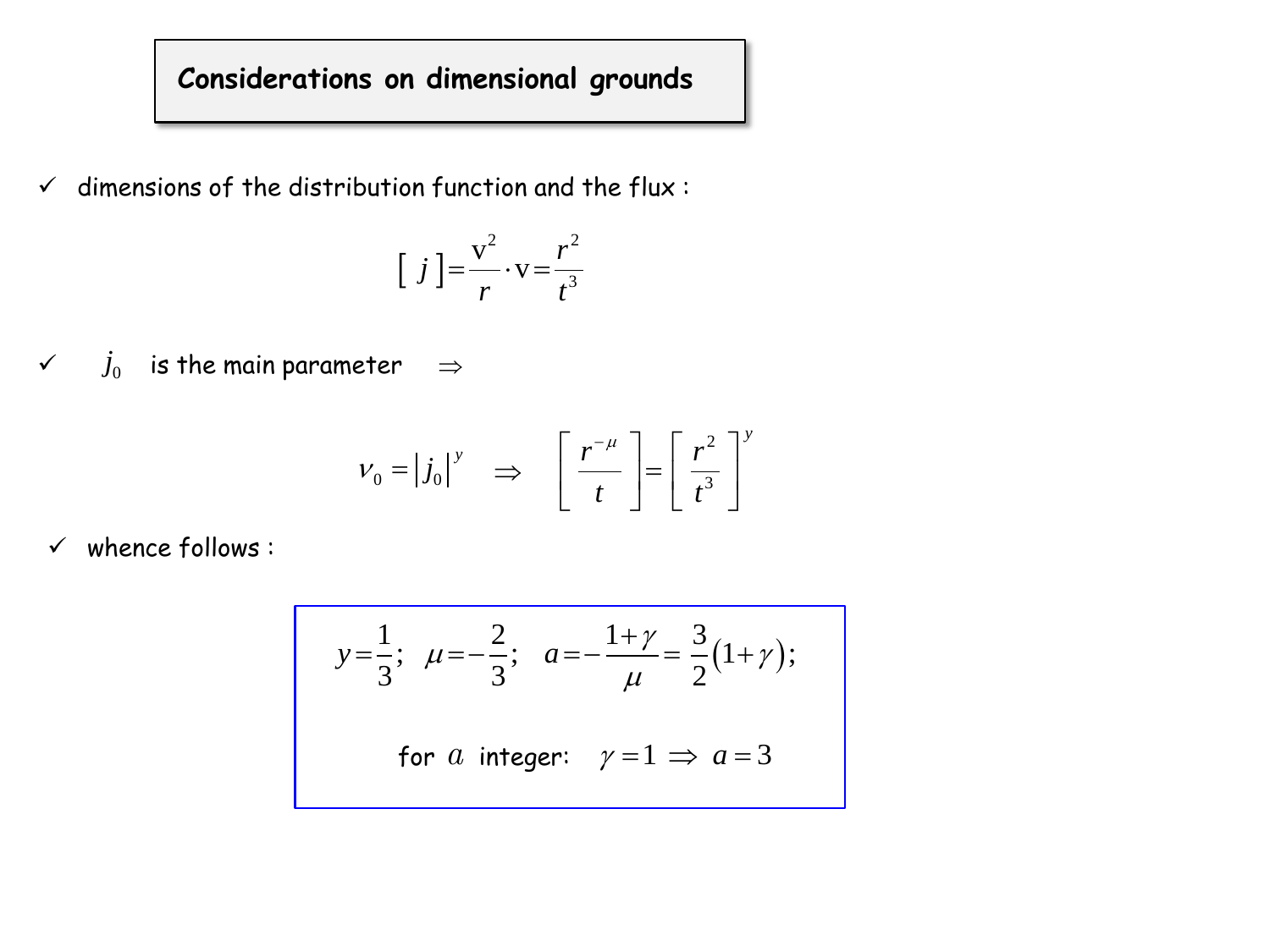**Decaying Turbulence: solutions expressed by elementary functions** 

 $\checkmark$  using usual notions :  $|\mathcal{E}_0\!=\!\!|j_0|$  ,  $|\mathcal{E}(t)\!=\!-j\big(\;r\!=\!0,t\!>\!0\;\big) \quad \Rightarrow \quad \mathcal{V}(|r|)$  $\begin{bmatrix} 1 & 2 \end{bmatrix}$  $rac{1}{3}$   $\frac{2}{r-3}$  $r^{\mu} = \mathcal{E}_0$ 

$$
\text{notions:} \quad \varepsilon_0 = |j_0|, \quad \varepsilon(t) = -j(r=0, t>0) \quad \Rightarrow \quad \nu(r) = \nu_0 r^{\mu} = \varepsilon_0^{\frac{1}{3}} r^{-\frac{2}{3}}
$$
\n
$$
f(r,t) = \frac{2\varepsilon(t)}{r\nu} \left( 1 - \frac{2}{\nu t} + \frac{2}{(\nu t)^2} - \frac{2e^{-\nu t}}{(\nu t)^2} \right)
$$
\n
$$
j(r,t) = -\varepsilon(t) \left[ 1 - \frac{3}{\nu t} \left( 1 - \frac{2}{\nu t} + \frac{2}{(\nu t)^2} - \frac{2e^{-\nu t}}{(\nu t)^2} \right) \right], \quad j < 0
$$
\n
$$
\varepsilon(t) = \frac{\varepsilon_0 \tau_0}{t}, \quad -\infty < t < \infty
$$

 $\checkmark$  Under the time translation  $t \to t + \tau_0$  and setting  $\tau_0 = \infty$  :  $\tau_{0} = \infty$ 

rider the time translation 
$$
t \to t + t_0
$$
 and setting  $t_0 = \infty$ .  
exact stationary solution  $\Rightarrow$  
$$
f(r) = 2 \varepsilon_0^{2/3} r^{-1/3}, \quad j = -\varepsilon_0 < 0
$$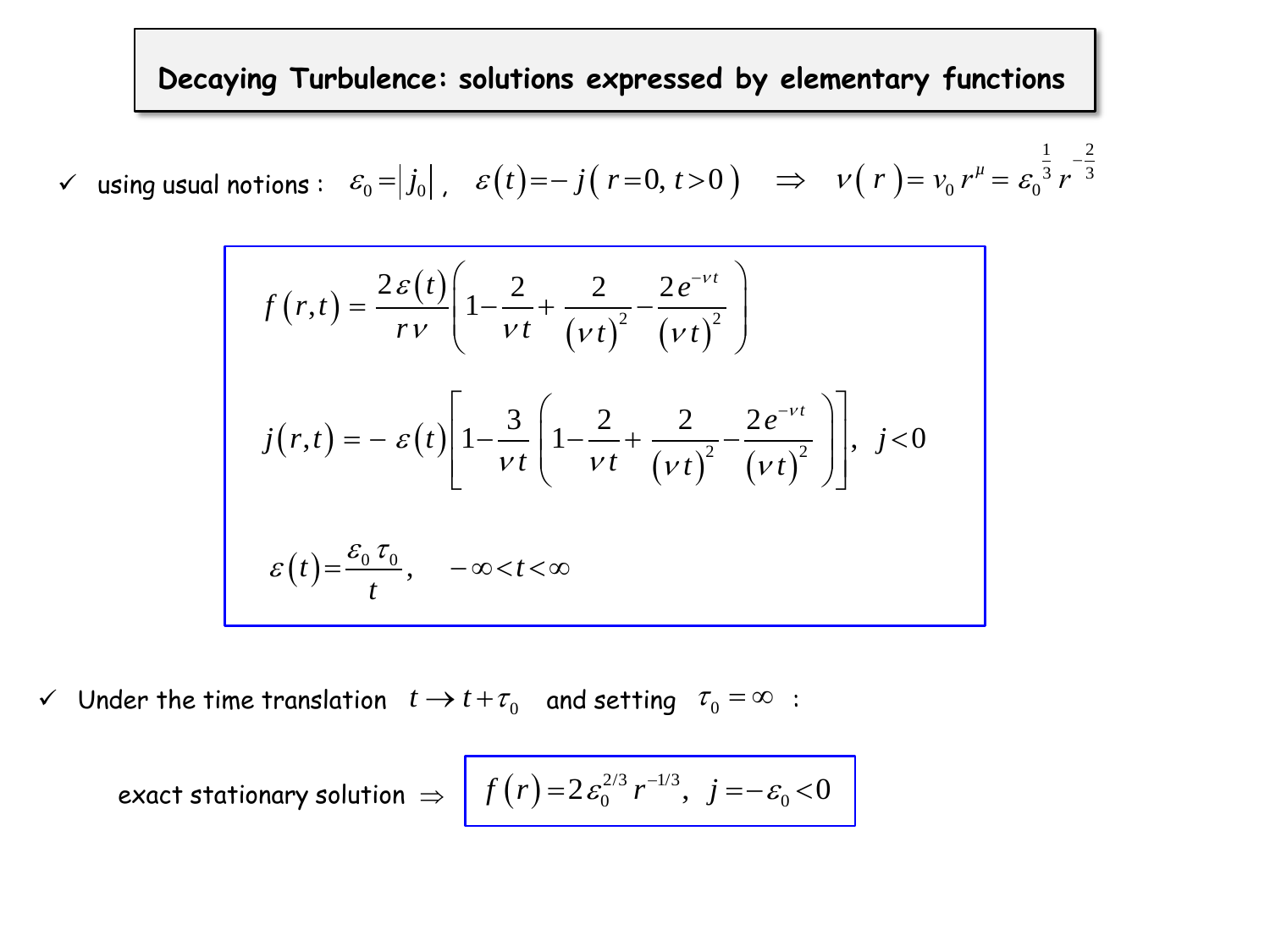# **Comparison with K-O, 41**

 $\checkmark$  the definition of the of second-order velocity structure function and K-O 41:  $\checkmark$ 

$$
D_{\parallel}(r) = \left\langle \left[ \mathbf{v}_{\parallel}(\mathbf{x}+\mathbf{r}) - \mathbf{v}_{\parallel}(\mathbf{x}) \right]^{2} \right\rangle_{\mathbf{x}} = C_{2} \varepsilon_{0}^{\frac{2}{3}} r^{\frac{2}{3}}
$$

$$
E(r) = \frac{3}{2} \frac{\partial}{\partial r} \left\{ \left[ \mathbf{v}_{\parallel}(\mathbf{x} + \mathbf{r}) - \mathbf{v}_{\parallel}(\mathbf{x}) \right] \right\}^{2}_{\mathbf{x}} = \frac{3}{2} \frac{\partial}{\partial r} C_{2} \varepsilon_{0}^{\frac{2}{3}} r^{\frac{2}{3}} = C_{2} \varepsilon_{0}^{\frac{2}{3}} r^{-\frac{1}{3}}
$$

$$
\int_{0}^{\infty} E(r) dr = 3 \langle \mathbf{v}_{\parallel}^{2} \rangle = \langle \mathbf{v}^{2} \rangle, \mathbf{v}_{\parallel} = \frac{\mathbf{r}}{r} \mathbf{r} \cdot \mathbf{v}
$$

 $\checkmark$  our long-time limit exact solution:  $f(r) = 2\,\varepsilon_0^{2/3}\,r^{-1/3}$  $f(r) = 2\varepsilon_0^{2/3} r^{-1}$ 

 $C_2 = 2$  ! prediction includes also the empirical coefficient !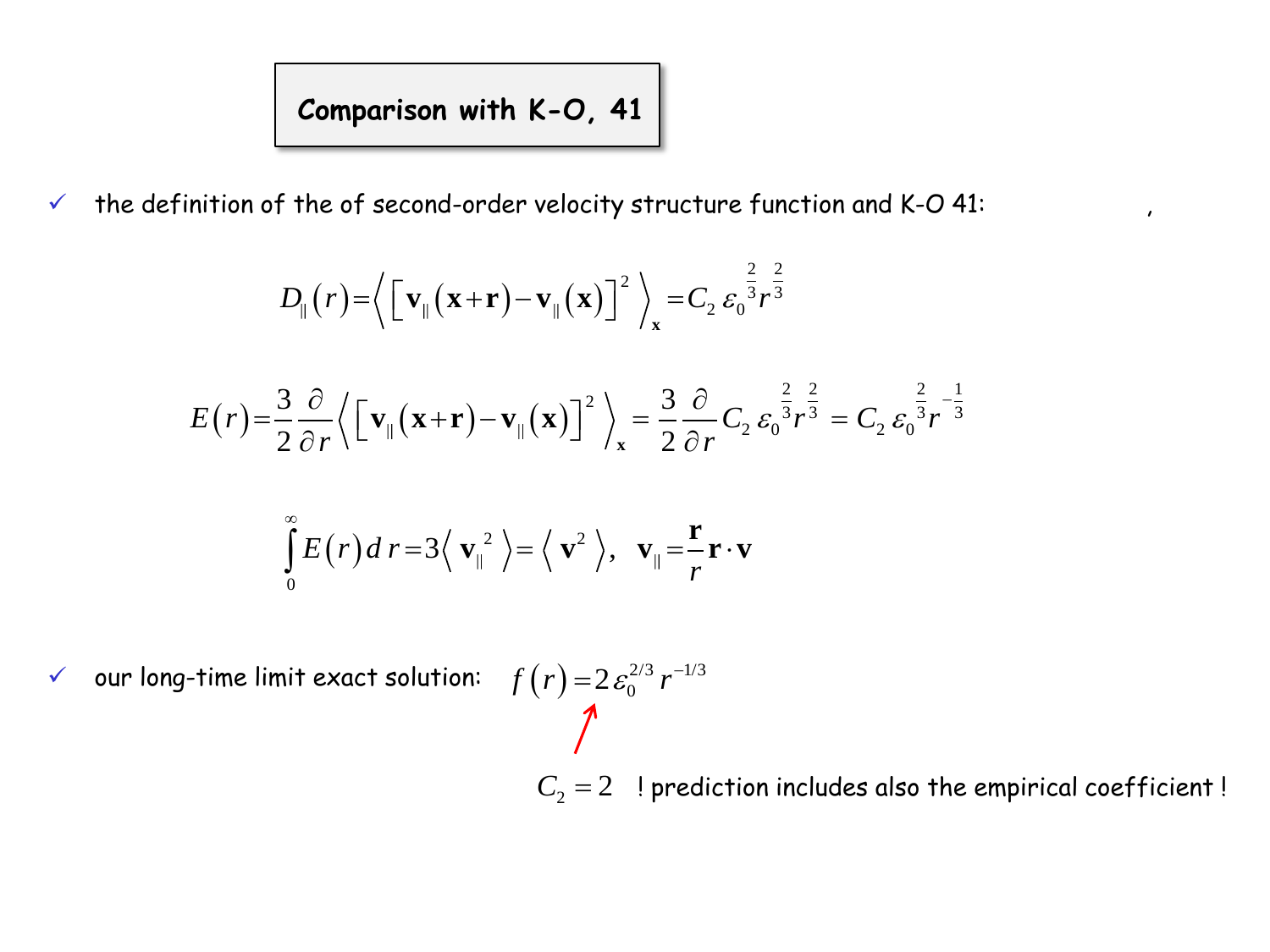### **Energy density distribution and its flux: linear-linear plots of evolution**



*f*(r, t) evolves continuously with time on  $\infty$   $\leftrightarrow$   $t \leftrightarrow \infty$  towards K-0, 41  $\checkmark$  *j(r, t)* evolves to equilibrium but will attain it only on very large times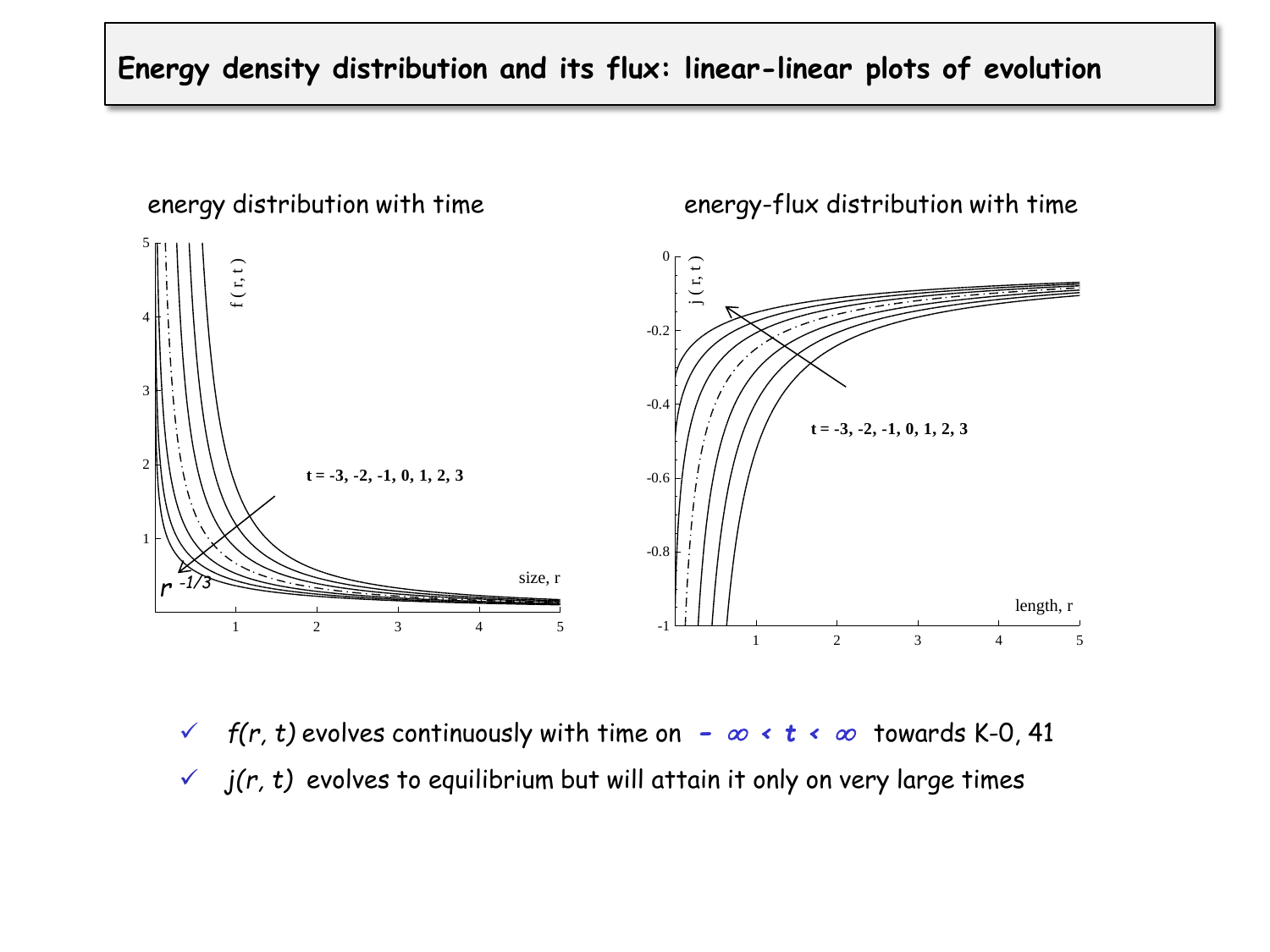### **Energy density distribution and its flux: log-log plots of evolution**



- $\checkmark$  inset of turbulent cascade on  $t \checkmark 0$ : the most energy comes dominantly from small scales: with  $r^{v}$ ,  $f(r)^{-1}$  exponentially;  $r = 0$ : the energy flux is  $\infty$
- $\checkmark$  on  $t = 0$ : "the second order phase transition",  $f(r, t=0) \sim r^{-1}$ , the energy-flux "jumps" discontinuously from infinity to the finite value
- $\check{\phantom{1}}$  on  $t > 0$ , the distributions approaches to the long-time limit distribution (K-O,41)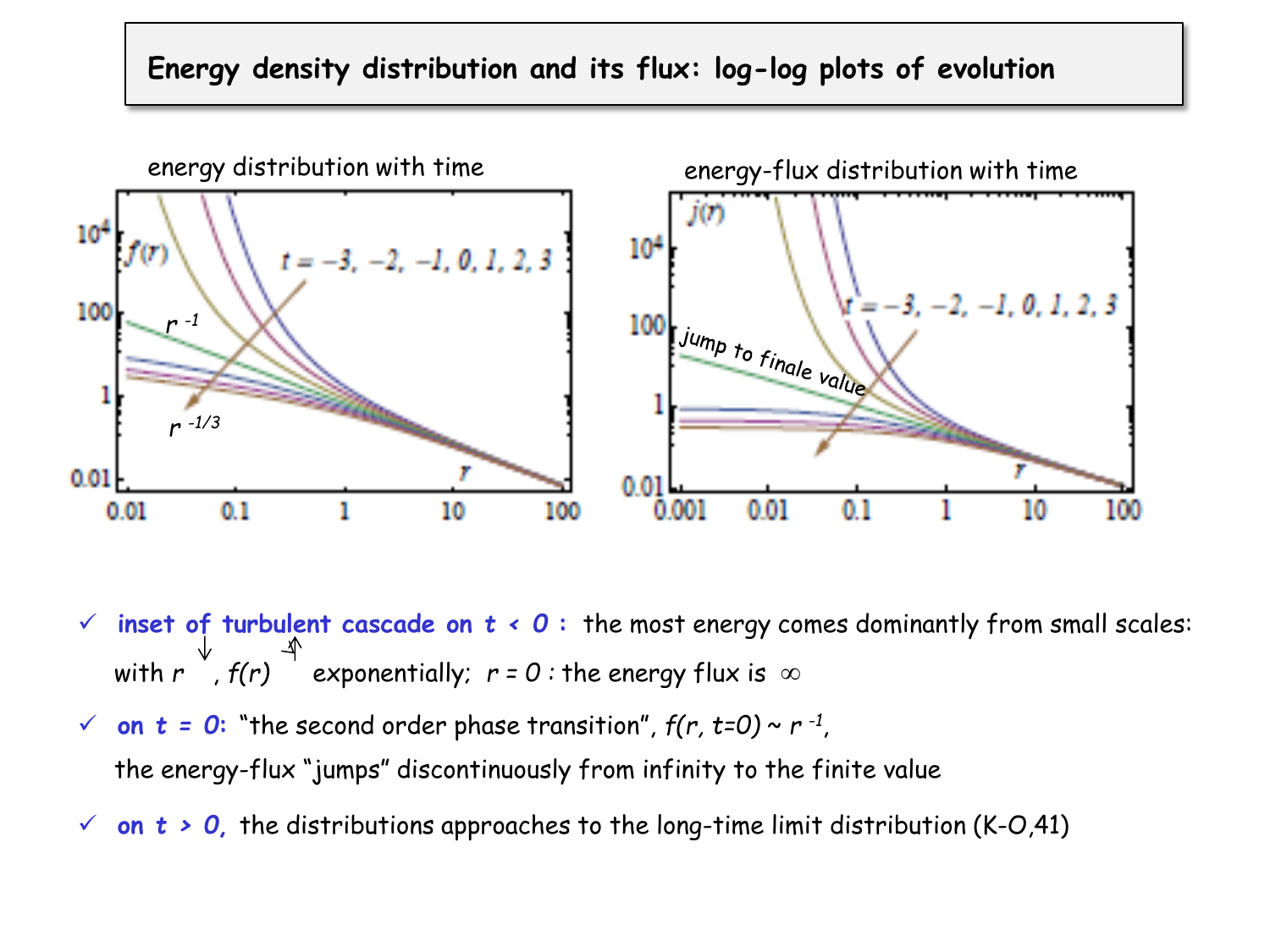### **The velocity structure function: log-log plot of evolution**



 $\checkmark$  the velocity structure function evolves continuously towards "minus two-third" law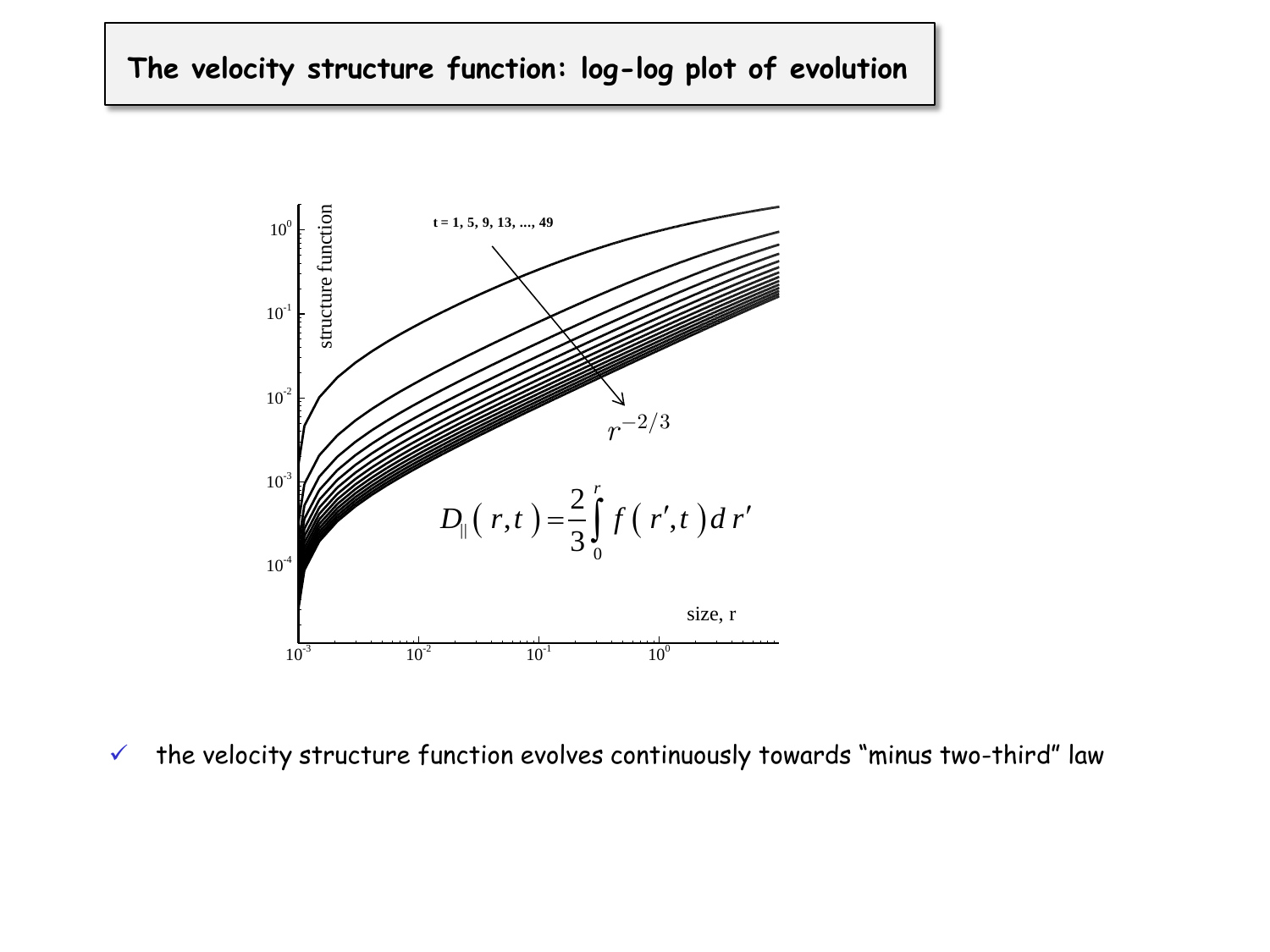### **Comparison with DNS\* of decaying turbulence: energy density**



\*Alexis Barge, LMFA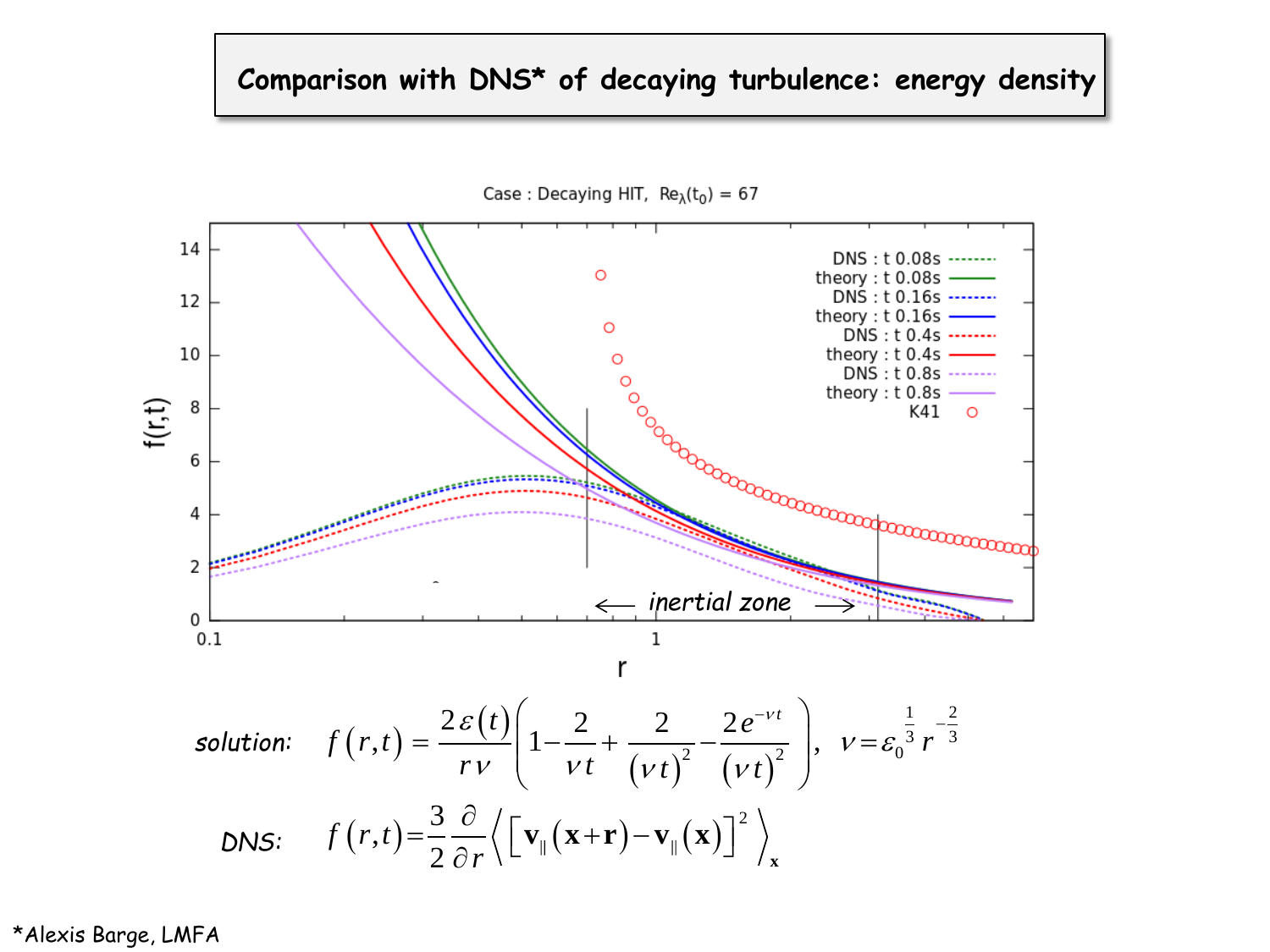### **Comparison with DNS of decaying turbulence: energy flux**



*DNS: the energy flux from the energy balance in the Fourier space*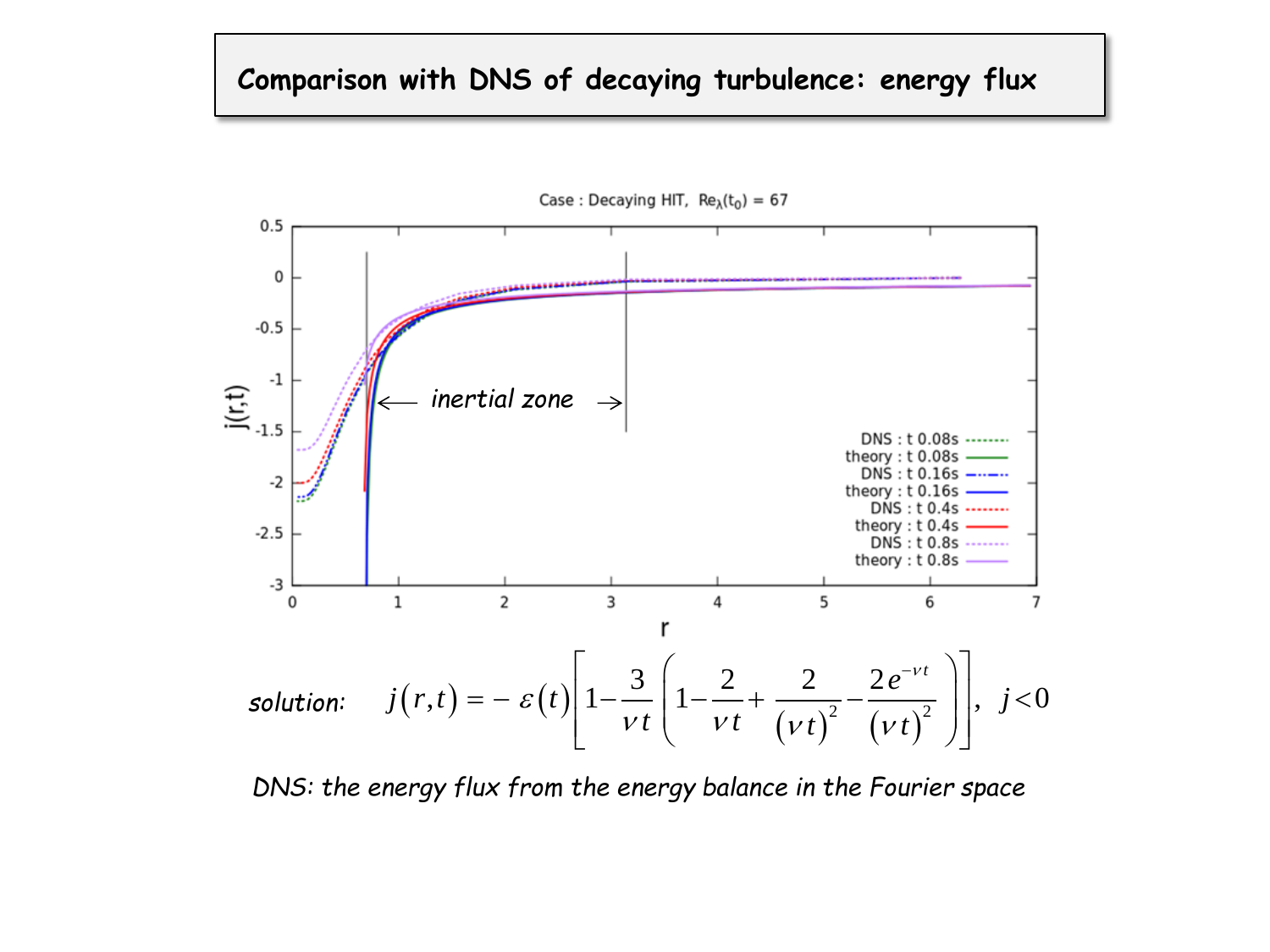# **Comparison with DNS\* of decaying turbulence: decay rate**